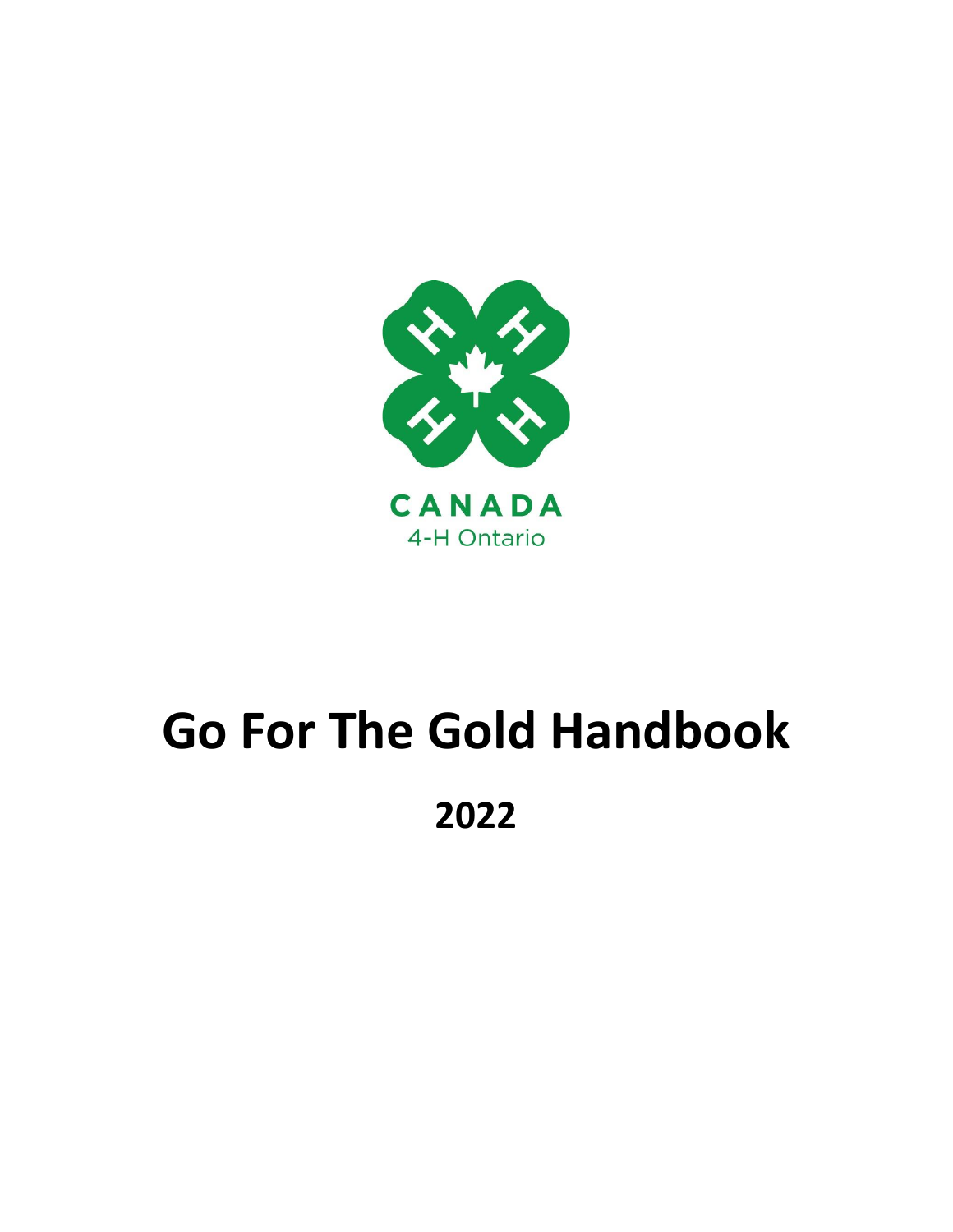# **TABLE OF CONTENTS**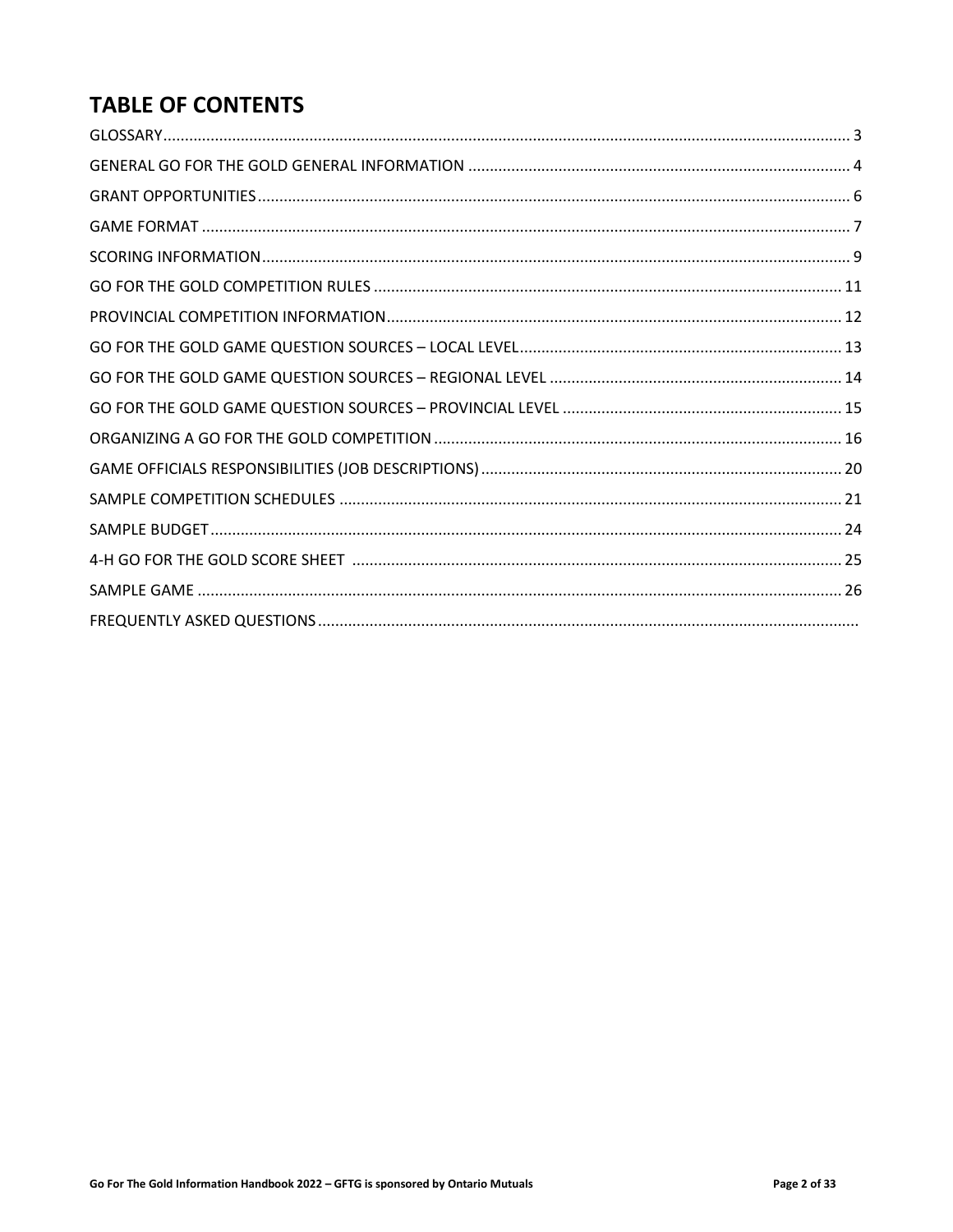# <span id="page-2-0"></span>**GLOSSARY**

**Adjudicator** – this person asks the competition questions. They are sometimes referred to as an announcer.

**GTFG** – short form for Go For The Gold

**Judge** – makes a ruling whenever there is a discrepancy on the answer given to a question. Typically, there are two judges for each game.

**Round Robin Tournament** – each team in the competition will play the same number of games to either determine a winner or to determine who will play in the championship game

**Scorekeeper** – using GFTG scoresheets, keeps on-going track of the score of the game. Typically, there are two scorekeepers for each game.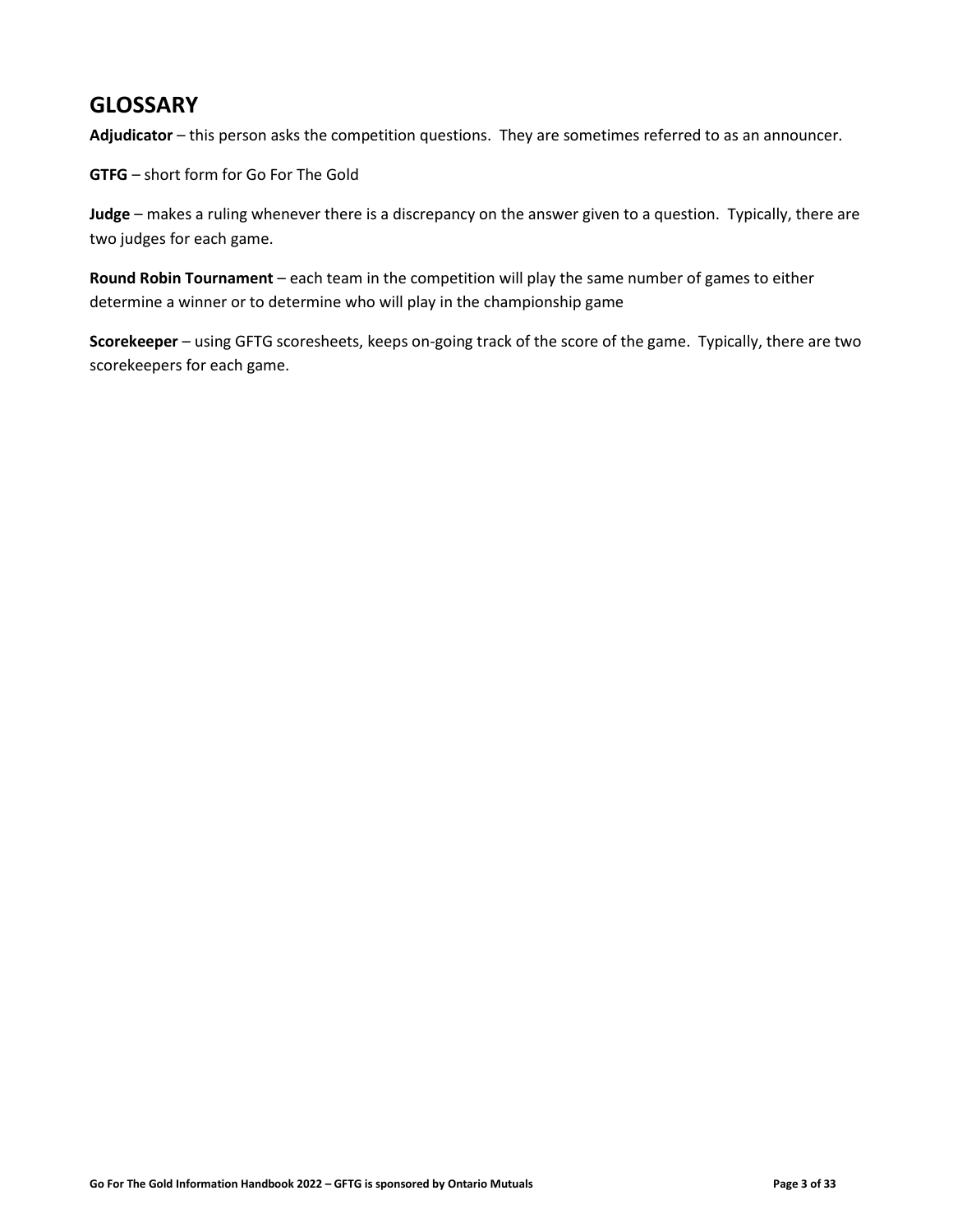# <span id="page-3-0"></span>**GENERAL GO FOR THE GOLD GENERAL INFORMATION**

# 1. Teams

The competition is open to all current 4-H members in the province of Ontario. Local rules and policies should be in place to outline team entries. Depending on regional rules, one or possibly two teams from each association are eligible to compete in the regional Go For The Gold competition. The competitors at the regional competition are the winning or selected members of a local competition. A team typically consists of four players plus one alternate. However, a team can play with three players. A team can have no less than three players and still compete.

# **Important Chaperone/Coach Information:**

Teams are required to have both a male and a female screened and trained coach/chaperone in attendance in order to participate at the regional and provincial levels if a team has members of each gender participating in the competition. If a team consists of all one gender, then both coaches/chaperones can be of the same gender. All teams must have two coaches/chaperones at the local, regional and provincial levels of competition**.** For 4-H Ontario policies regarding chaperone requirements please read 4-H Ontario Policy Manual Section 4.1.1 – Ontario 4-H Council Board Policies – B-CE-10 – Youth Safety Policy at [https://www.4-hontario.ca/file.aspx?id=f5ff4bcc-cf52-470e-adc8-](https://www.4-hontario.ca/file.aspx?id=f5ff4bcc-cf52-470e-adc8-1e04ece533da) [1e04ece533da.](https://www.4-hontario.ca/file.aspx?id=f5ff4bcc-cf52-470e-adc8-1e04ece533da) These policies must be followed. This outlines chaperone requirements and information that volunteers need to be aware of regarding transportation of youth.

# 2. Games

Eight competition games are provided by 4-H Ontario for local and regional competitions. Questions are taken from specific project manuals for each level as well as other information sources (see listing under Go For The Gold Question Sources, in this manual and on the 4-H Ontario website at [www.4-hontario.ca](http://www.4-hontario.ca/) ). At the local level, a few questions in each game may be locally oriented.

Extra questions are also provided in addition to the eight complete games. The extra questions are to be used if one of the following situations happens:

- A question is challenged by one of the coaches and the judges decide to replace the question with a new question
- The adjudicator has trouble pronouncing a word in the question or does not ask the question properly, thus making it difficult for one or both teams to understand the question
- A question was written in a manner that does not make sense
- An audience member answers a question before either team has a chance to answer
- Any other situation that arises in which the judges decide to issue a new question

# **It is the judge(s) that decides if a new question is to be issued.**

It is advisable to have a copy of each project (either electronic or paper) on hand if a challenge is issued regarding the answer of a competition question. The decision of the judge(s) is final.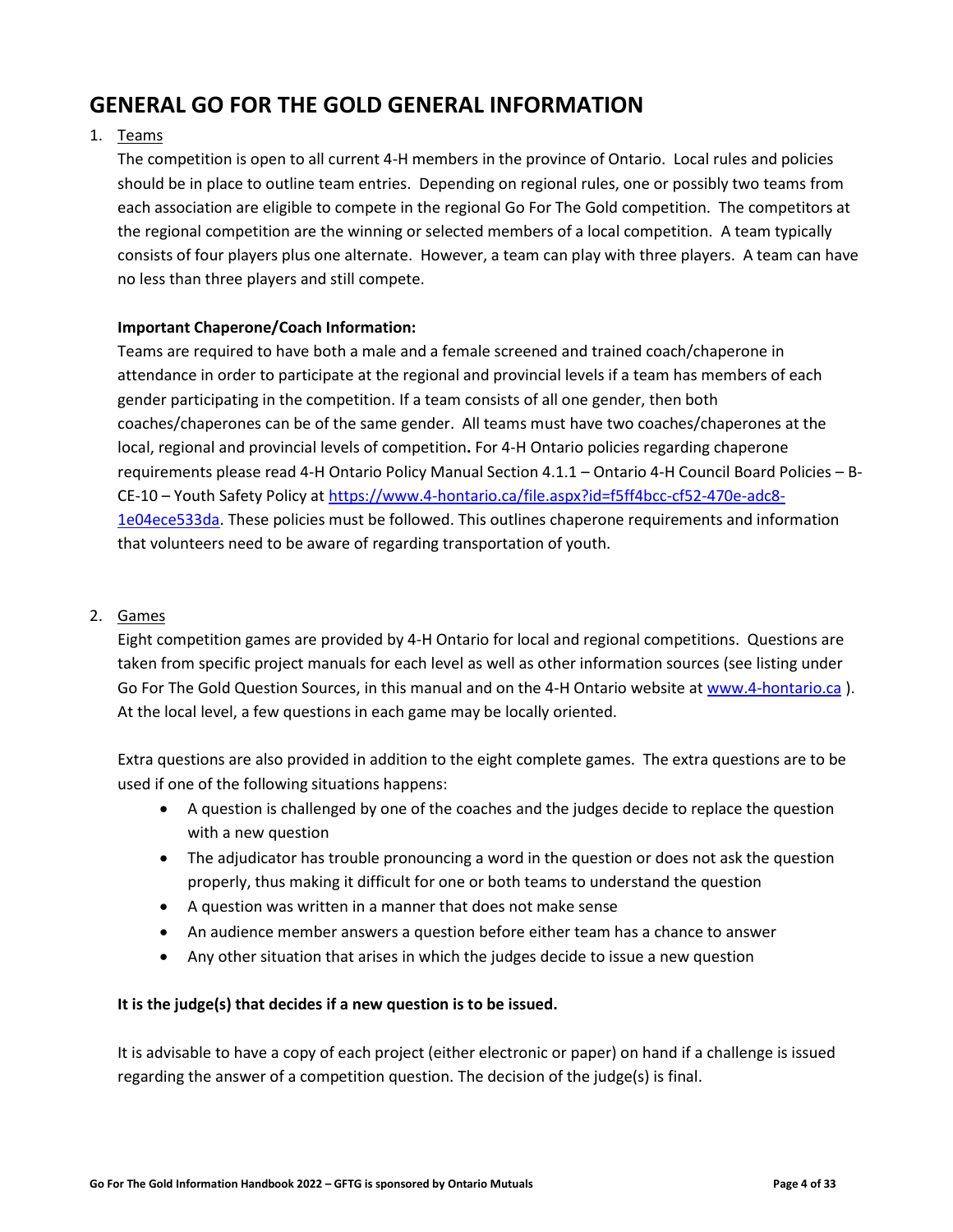Copies of the game questions will only be sent to the organizers of the competitions and will only be sent when requested. Local competition questions will be available starting April 30<sup>th</sup> each year. Regional competition questions will be available starting July  $1<sup>st</sup>$ .

Please note: If you are a coach and involved with organizing the competition this can pose a conflict of interest; questions should not be sent to coaches, even if they are involved on the planning committee.

**At the conclusion of each competition, all games are to be collected and returned to the 4-H Ontario office where they will be destroyed.** Associations are not to warehouse Go For The Gold questions either electronically or as a hardcopy.

# 3. Buzzer Systems

Twelve (12) buzzer systems are available for loan from 4-H Ontario upon request. Buzzer systems are on a first-come, first-serve basis. Please visit [www.4-hontario.ca](http://www.4-hontario.ca/) and look under competitions to book a buzzer set(s) for your event.

A buzzer set is good for one game and consists of eight buzz-in boxes (enough for two teams with four players each) and a control box for the adjudicator (announcer).

# 4. Go For The Gold Questions

All correspondence for Go For The Gold (letters, games, evaluations) is to go through 4-H Ontario, Attn. GFTG, 111 Main St. N., Box 212, Rockwood, ON N0B 2K0, by contacting [events@4-hontario.ca](mailto:events@4-hontario.ca) or by faxing the 4-H Ontario office at 1-519-856-0515.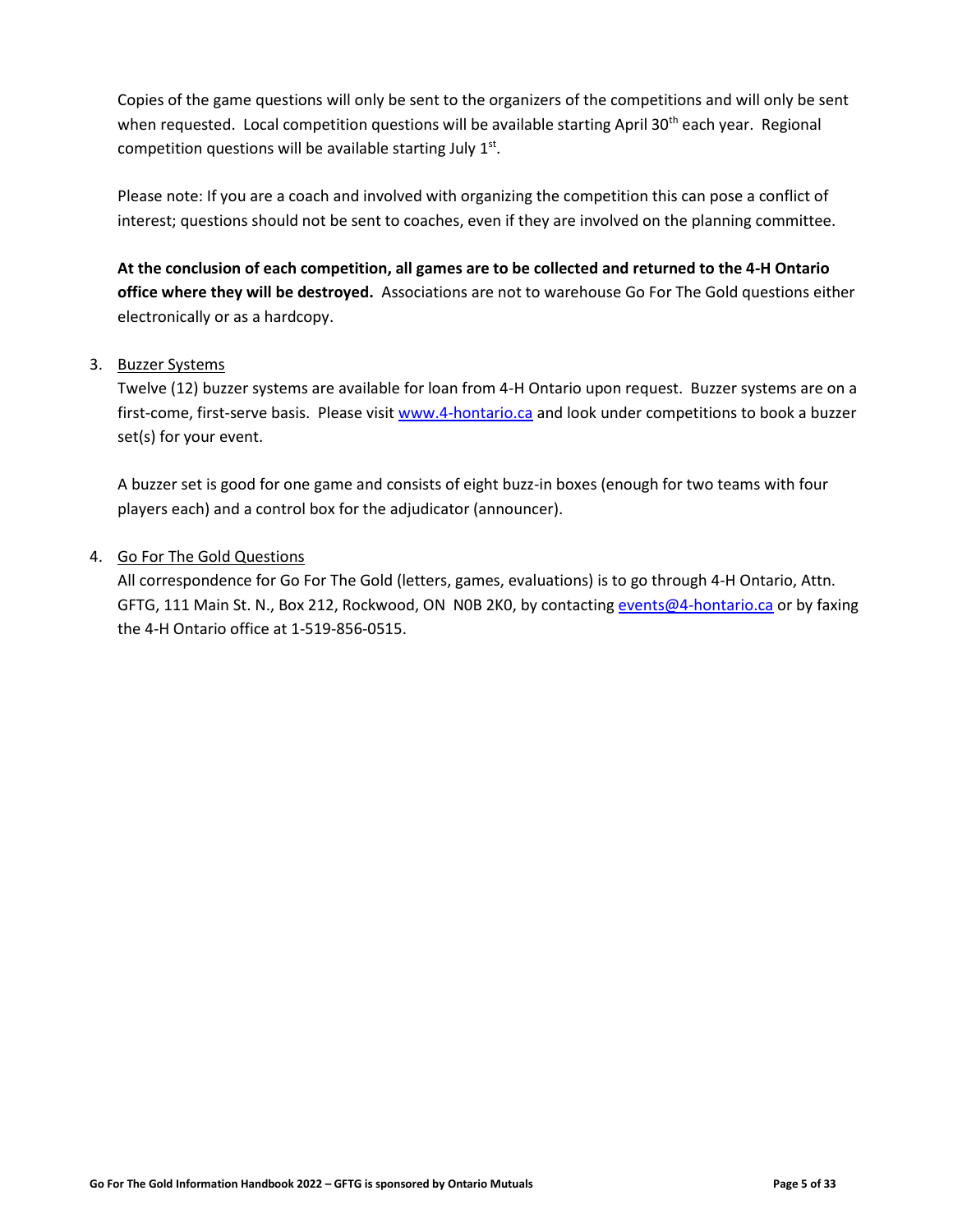# <span id="page-5-0"></span>**GRANT OPPORTUNITIES**

Did you know that the Go For The Gold Program is generously sponsored by Ontario Mutuals? Here are the details for how you could access these funds for your local and regional Go For The Gold competitions

# **How to Access the Grant Funds**

# **Local Competition:**

Ask your local 4-H Association about accessing funds (up to \$250) provided by Ontario Mutuals that are available for your local Go For The Gold Competition or other 4-H initiatives. To access these funds, a grant application must be submitted followed by a final report via email at the address below.

### **Regional Competition:**

For Regional Go For The Gold competitions, funds up to \$500 provided by Ontario Mutuals are available to the Region (and ultimately the host Association) to be used towards expenses related to the Go For The Gold program.

**To apply or for more information** contact Manager, Finance at 1-877-410-6748 x 467 or visit: [https://www.4](https://www.4-hontario.ca/youth/opportunities/scholarships-grants/omia-fmrp-grant.aspx) [hontario.ca/youth/opportunities/scholarships-grants/omia-fmrp-grant.aspx](https://www.4-hontario.ca/youth/opportunities/scholarships-grants/omia-fmrp-grant.aspx) or e-mail: finance@4-hontario.ca

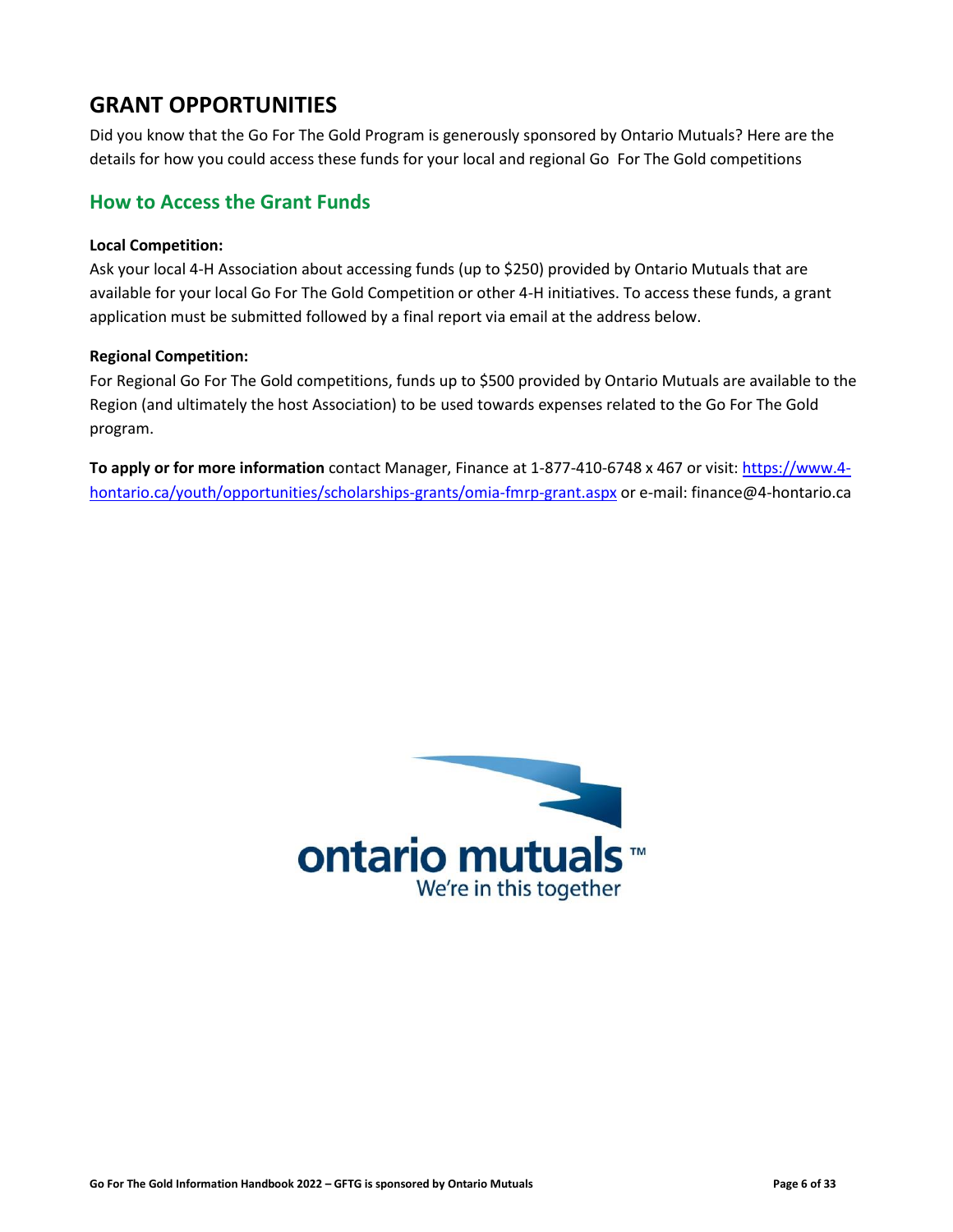# <span id="page-6-0"></span>**GAME FORMAT**

All games will consist of 50 questions. At the local and regional level, 8 games will be provided as well as an extra set of questions to be used as tie breakers, if needed, including extra short answer, multiple choice, who/what am I, pop-up, team discussion and snapper questions.

The same game format will be used at local, regional and provincial competitions. The format is as follows:

- 8 short answer *(one is a local question, created by the organizer)*
- 8 assigned multiple choice
- 1 Who/What am I?
- 8 short answer
- 1 pop-up question
- 1 team discussion question
- 8 short answer
- 1 Who/What am I?
- 8 assigned multiple choice
- 6 snappers

# Short answer questions

- Each game will have of a total of 24 short answer questions.
- The first person to buzz in must answer the question immediately.
- If this person gives an incorrect answer, the corresponding team may buzz in for half of the full point value.
- \*For Local Competitions, a space will be left in short answer questions for the local organizers to insert their own questions.

# Assigned multiple choice questions

- Each game will have a total of 16 multiple choice questions.
- Each contestant is asked an assigned question. If he/she gives an incorrect answer, the corresponding person on the other team will have a chance to answer. (i.e. competitor #1 and #5; #2 and #6, etc.) for half of the full point value. Each buzzer within a buzzer set is assigned a number and will be labelled as such.
- Multiple choice questions can be answered with the letter or the words.
- If a team is playing with only three members, the person answering the  $4<sup>th</sup>$  question will be rotated.

# Pop-up question

- Each game will have one pop-up question.
- The pop-up question can consist of a variety of elements such as: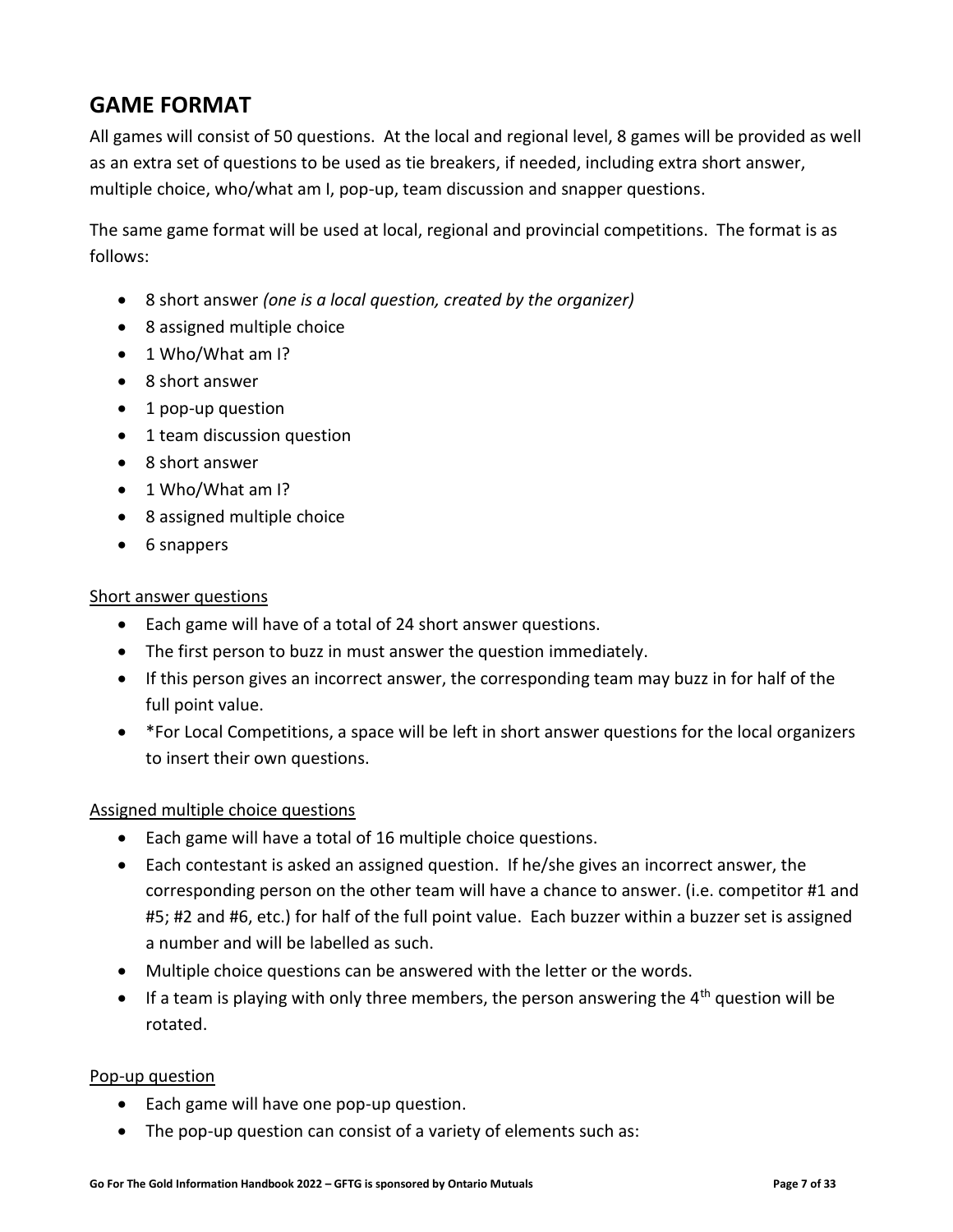- $\triangleright$  Visual examples include:
	- 1. "What breed of sheep is seen here?" and a picture is held up.
	- 2. "This is a type of exercise" and a scrambled word ASBERCOI is shown (aerobics).
- $\triangleright$  Audio examples include:
	- 1. "Name the artist who sings this song." and music is played.
- The first person to buzz in must answer the question (this is not a team effort) immediately.
- If this person gives an incorrect answer, the corresponding team may buzz in for half of the full point value.

# Team discussion question

- Each game will include one (1) team discussion question.
- Each team is to be given a notepad and pen.
- The question will be asked of both teams at the same time. Teams can discuss the question amongst themselves for a maximum of 30 seconds.
- The first team to buzz in must have only one person give the answer.
- Teams may buzz in to answer the question any time after the question has been read completely. Once a team has buzzed in, the standard rule of answering the question immediately after the sound of the buzzer still applies.
- If the person answering on behalf of the team gives an incorrect answer, the corresponding team is to be given 30 seconds and may buzz in for half of the full point value.

# Who/What am I? (four-part question)

- Each game will have one Who/What am I? question.
- Clues get easier as the question progresses.
- Up to four clues will be given.
- Each team has an opportunity to answer at each level.
- No discussion is allowed.
- The first person to buzz in must answer the question (this is not a team effort) immediately. If this person gives an incorrect answer, the corresponding team may buzz in for the full point value.
- If no one buzzes in, after waiting ten seconds, the next clue is read.

# Snapper Questions (True/False questions)

- Each game will have six snapper questions.
- The first person to buzz must answer the question immediately.
- Five points are deducted for a wrong answer (this is the only type of question where points are deducted for an incorrect answer)
- If an incorrect answer is given, the other team will **not** be given a chance to answer.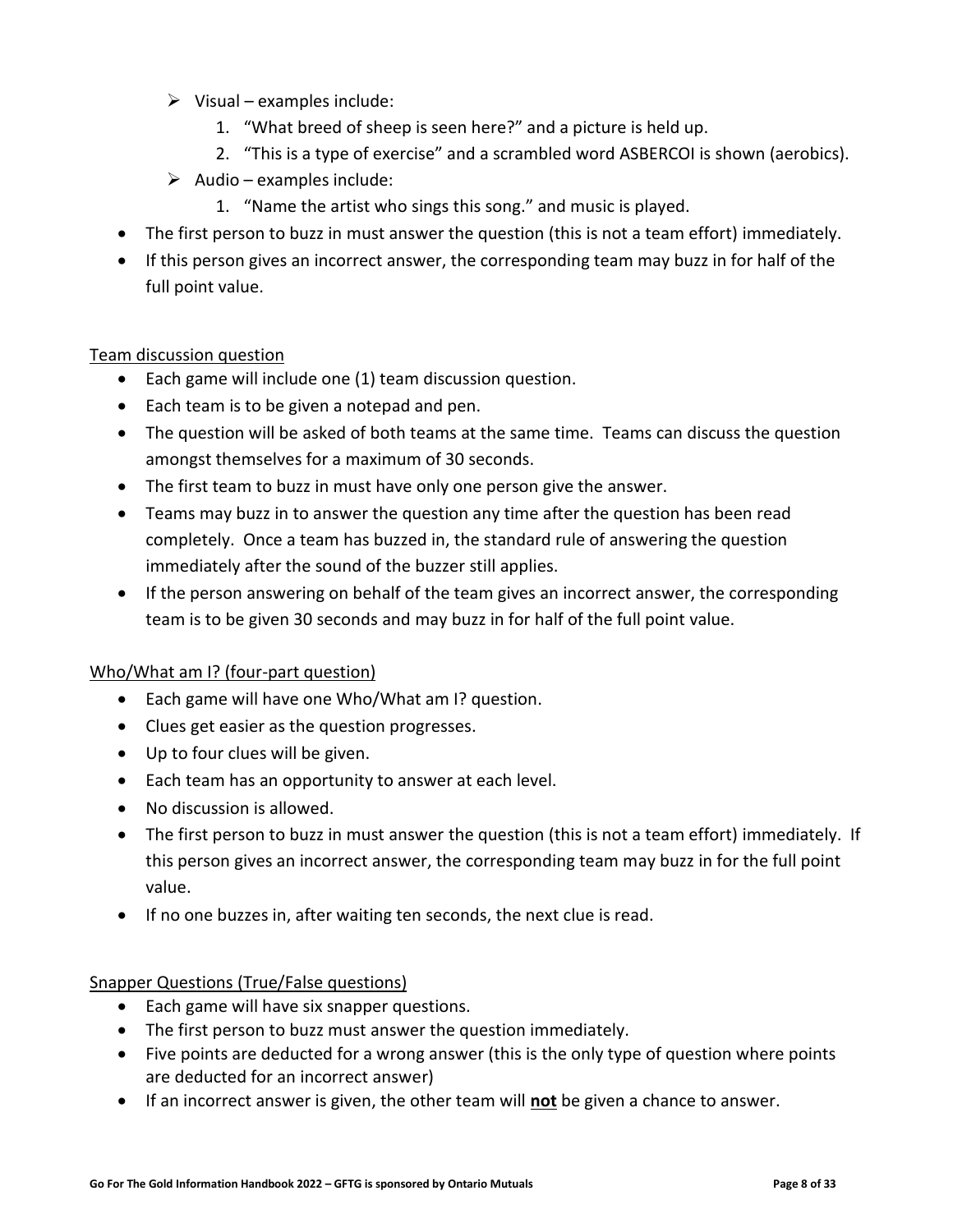# <span id="page-8-0"></span>**SCORING INFORMATION**

# Short answer questions

- 10 points to the first team to buzz in if answered correctly.
- If the first team answers incorrectly, 5 points will be awarded to the other team if they correctly answer the question.

# Assigned multiple choice questions

- As assigned by the adjudicator.
- 10 points to the assigned team member if answered correctly.
- If the assigned team member on the first team answers incorrectly, 5 points will be awarded to the corresponding person on the other team if they correctly answer the question.

# Pop-up question

- 10 points to the first team to buzz in if answered correctly.
- If the first team answers incorrectly, 5 points will be awarded to the other team if they correctly answer the question.

# Team discussion question

- 10 points to the first team to buzz in if answered correctly.
- If the first team answers incorrectly, 5 points will be awarded to the other team if they correctly answer the question.

# Who/What am I? (four-part question)

- If the first team to buzz in gives a correct answer, they will be awarded points based on the number of clues received (see below).
- If the first team to buzz in gives an incorrect answer, the other team may buzz in for the full point value.
- Points are awarded based on the number of clues given:
	- $\triangleright$  Clue #1 20 points
	- $\triangleright$  Clue #2 15 points
	- $\triangleright$  Clue #3 10 points
	- $\triangleright$  Clue #4 5 points
- 5 points will be deducted from a team that interrupts a clue and answers incorrectly. This applies to each of the four clues.

# Snapper Questions (True/False questions)

- 10 points to the first team to buzz in if answered correctly.
- 5 points will be deducted from a team that answers a question incorrectly after the question has been read in its entirety
- 10 points will be deducted from a team that interrupts a snapper question and answers incorrectly
- If an incorrect answer is given, the other team will not be given a chance to answer.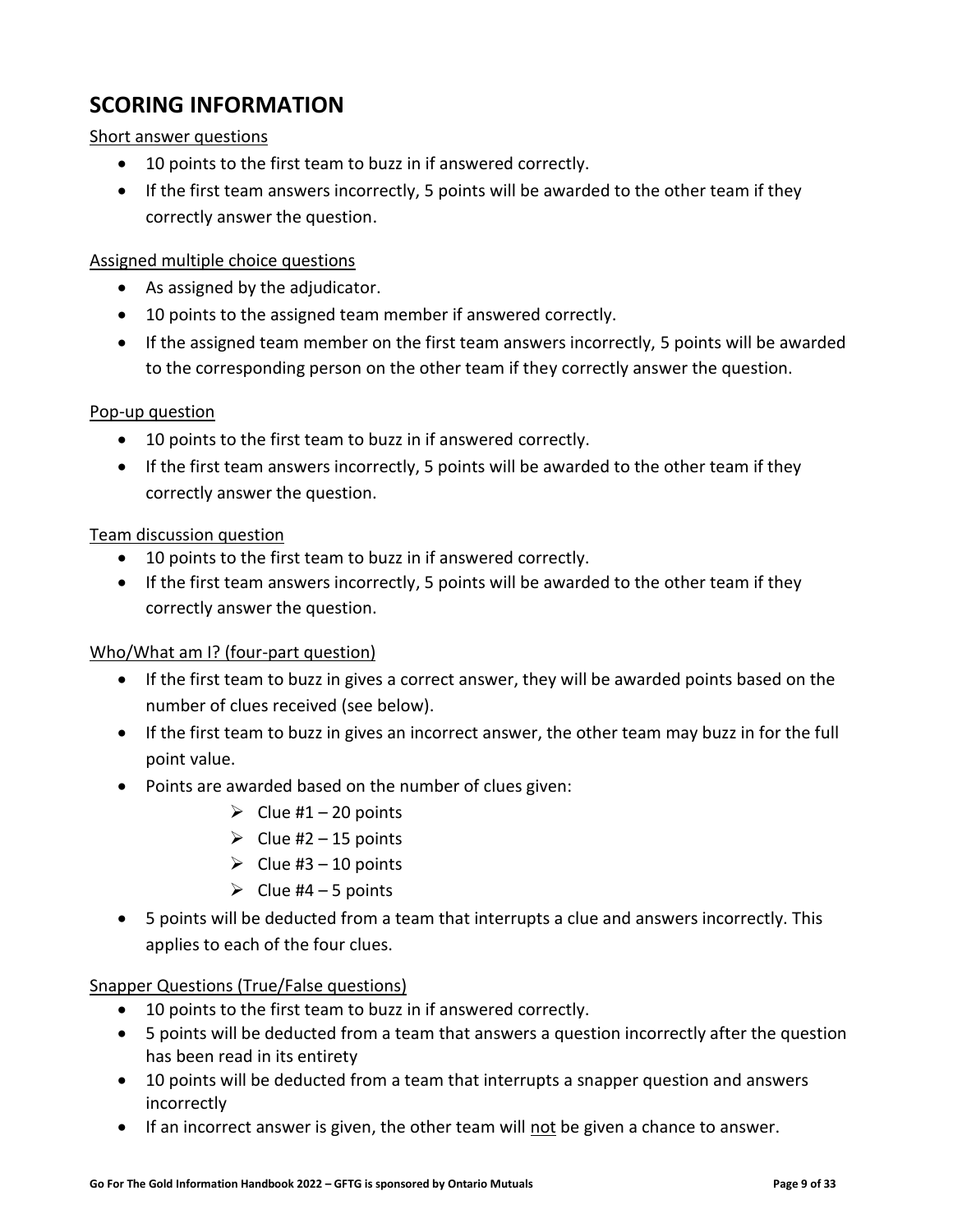# *Special Notes*

# **Interruption Penalty:**

If a question is interrupted (the adjudicator has not read the question in its entirety):

- The value of the question will be awarded if the team that buzzed in answers the question correctly.
- A 5-point penalty will be given if the team that buzzed in gives an incorrect answer.
- If the team that buzzed in answers incorrectly, the adjudicator will read the question in its entirety for the second team. The full value of the question will be awarded to the second team if they answer the question correctly.

# **Discussion Penalty:**

- A 10-point penalty is given to a team for any discussion among themselves before a question is answered
- The ONLY exception to this rule is when a Team Discussion question is given.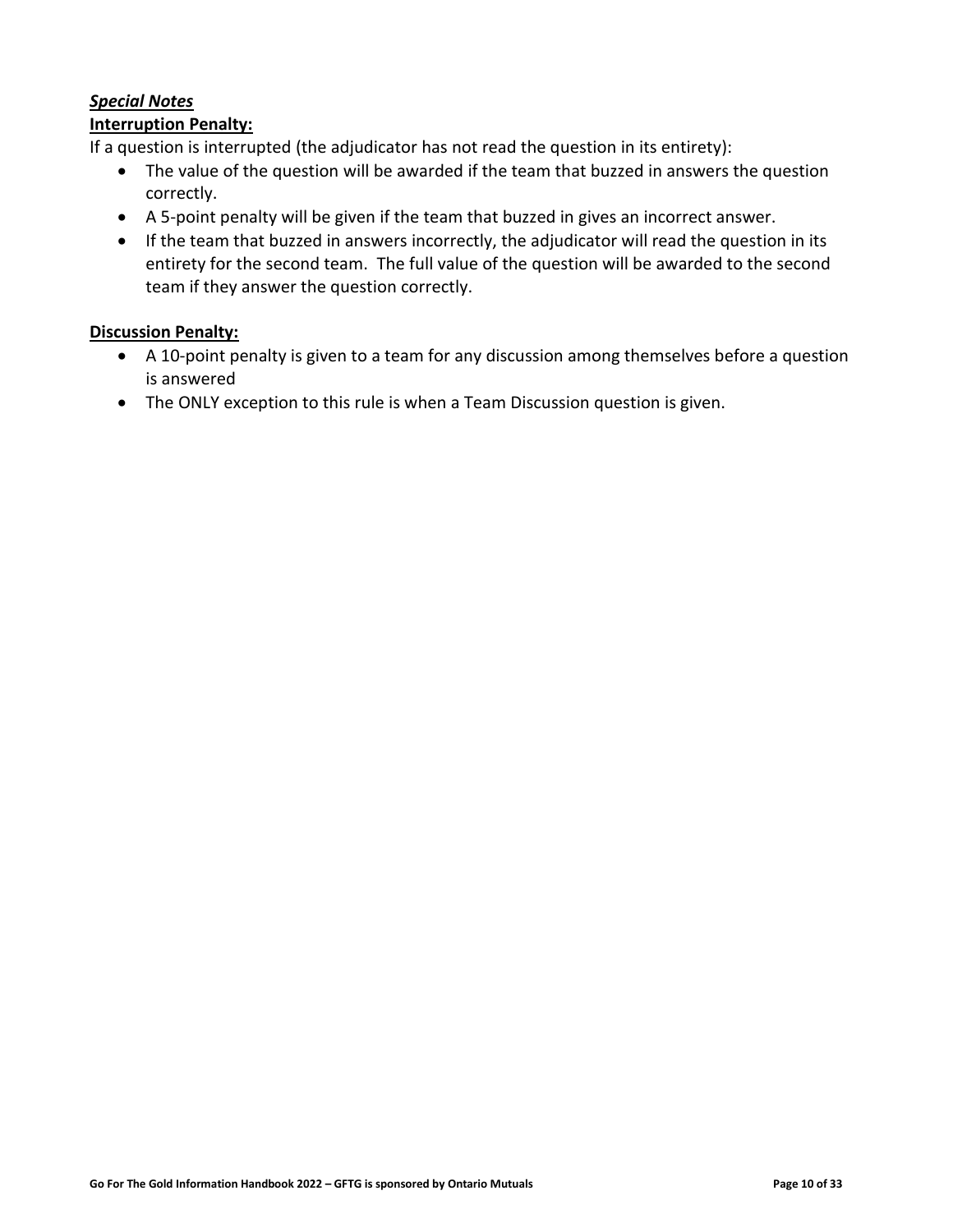# <span id="page-10-0"></span>**GO FOR THE GOLD COMPETITION RULES**

- 1. The 10-second time limit to buzz in to answer a question applies to all questions except the Team Discussion question in which a 30-second time limit applies.
- 2. Questions must be answered IMMEDIATELY after the buzzer sounds and the team member has been acknowledged by the adjudicator. If the team member does not answer immediately after being acknowledged by the adjudicator, the situation will be treated the same as if the question was answered incorrectly.
- 3. Questions will be read once, clearly and slowly. The question will not be repeated unless the question was interrupted before it was read in its entirety and was answered incorrectly.
- 4. No discussion is allowed amongst team members except when the Team Discussion question is being asked.
- 5. Team members may have their hand on the signal button but the light must be visible at all times.
- 6. The judges' decision is final on ALL answers. Once a judge has made their decision, the game will move on and no further challenge is to be issued by anyone including coaches.
- 7. The first answer given will be the only answer accepted by the judges. If clarification of an answer given is needed, the judges will ask for it.
- 8. Multiple choice questions can be answered with either the letter or the words.
- 9. Challenges to a question can only be issued by the team coaches at the time the question is asked and answered during the game. Once the adjudicator has started to read the next question, a challenge will not be accepted. At the beginning of the game, the adjudicator will acknowledge who the coaches are for each team. Challenges CANNOT be issued by team members, parents or audience members. If a challenge is issued by anyone other than one of the team's coaches, there will be an automatic 10 point penalty issued to the team.
- 10. Alternates a team's alternate must play at least one game at the local level to qualify to move on with the team if the team has earned the right to move on to the regional level of competition. A team's alternate must also play at least one game at the regional level to qualify to move on with the team if the team has earned the right to move on to the provincial level of competition.
- 11. At the discretion of the coaches, an alternate may replace a team member during the provincial competition if for any reason one of the original team members is unable to continue playing. This substitution can only take place at the beginning of a game and not during a game. Once the original member has left the team, that person may not return to play in a subsequent game during the rest of that day's game play.

At the provincial level, if an alternate plays at any point during the day, this will be counted as one of their two opportunities at competing at the provincial level in the Go For The Gold competition.

12. Good sportsmanship must be shown at all times by everyone involved in the competition (team members, coaches, officials and the audience). Name calling, intimidation and bullying will not be tolerated. Remember, this competition is to be educational, fun and encouraging for everyone involved! **It is a game to be enjoyed by all!**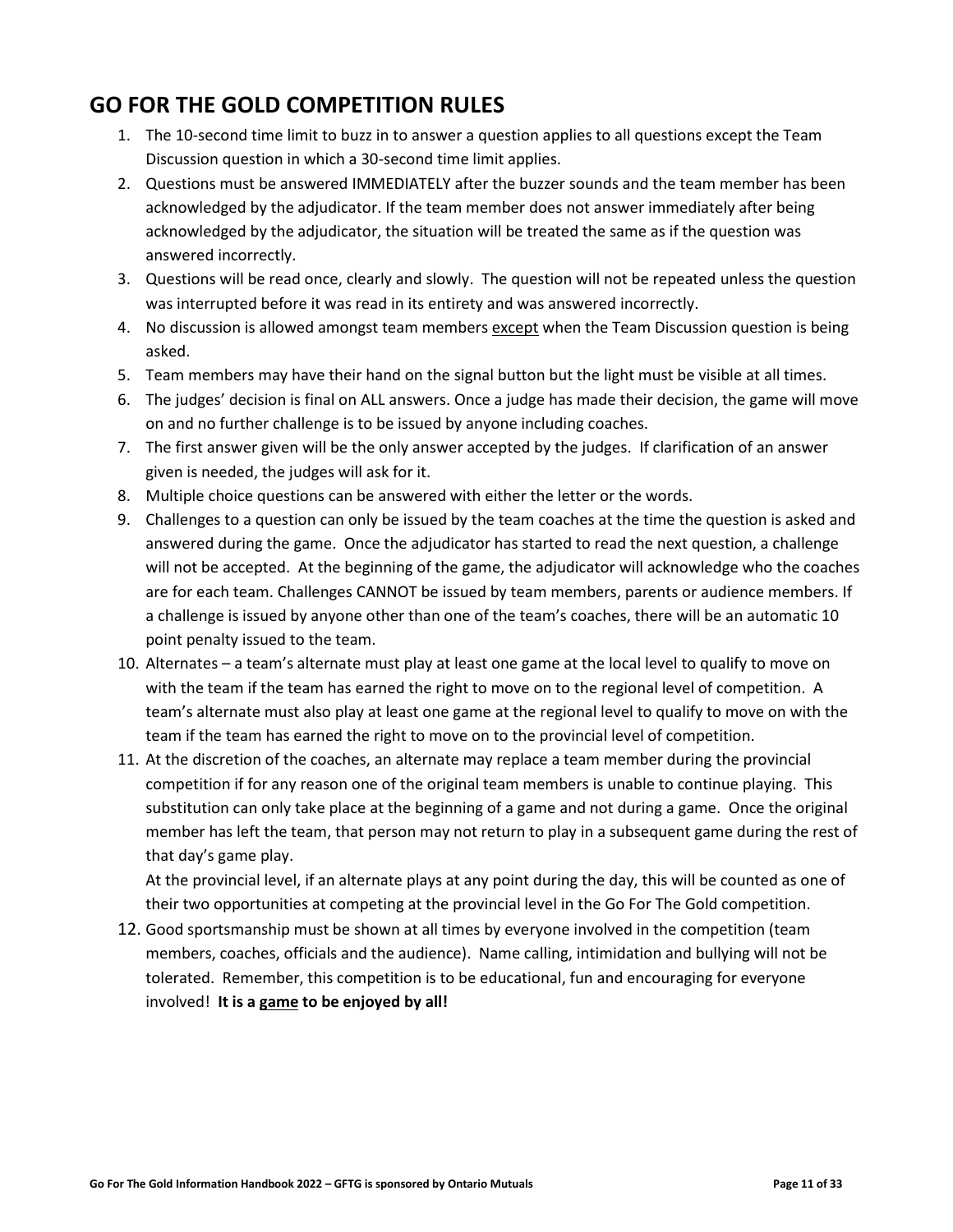# <span id="page-11-0"></span>**PROVINCIAL COMPETITION INFORMATION**

# Team Information:

A maximum of 6 teams (one per region) will compete at the Provincial Go For The Gold competition. In order for teams to participate at the provincial level, the entire team must be registered by **September 9, 2022.**

# Accommodations:

4-H Ontario will provide hotel rooms in Toronto (up to three rooms per team) for the night before the competition if required by a team **OR teams can choose to stay in accommodations elsewhere in Toronto and submit hotel receipts (maximum dollar amount to be determined – will be determined by August 1st).** Whichever rooming method your team chooses, coaches will be responsible for chaperoning their own team by 4-H Ontario Chaperone Policy Standards. Team members will be placed two or three to a room. Any family or friends attending this event are responsible for booking their own rooms. Teams will receive further hotel information upon winning the Regional competition.

# Admission and Parking Passes:

The Royal Agricultural Winter Fair (RAWF) will be providing admission passes (enough for each team member, the alternate and two coaches/chaperones – maximum of seven passes per team). Teams competing at the provincial competition will receive information closer to the competition date regarding parking passes. Family and friends of competitors are welcome to attend. They are responsible for their own travel, admission and other associated costs.

# Dress Code:

Shirts will be provided for team members and coaches to wear during the competition. Participants are asked to dress in business casual attire. This means dark dress pants or skirts (no blue jeans allowed).

# Game Format and Content:

Games will be in the same format as the local and regional competitions. Game questions will be taken from a variety of 4-H project manuals and materials. This listing is included in this handbook.

The provincial competition will be in the form of a round robin tournament. The two teams with the highest accumulation of points during the day will play in the Championship Game.

In the case of a tie for any placing after the round robin portion of the provincial competition, a determination of placing will be based on the number of wins and losses accumulated throughout the day. If there is still a tie, a playoff game of 10 short answer questions will occur to determine the placings.

# Participation:

As with all Youth Activities at the Royal Agricultural Winter Fair, 100% participation is expected by all participants. All team members must be present for the entire Go For The Gold competition, including the championship game and awards ceremony, regardless of placing.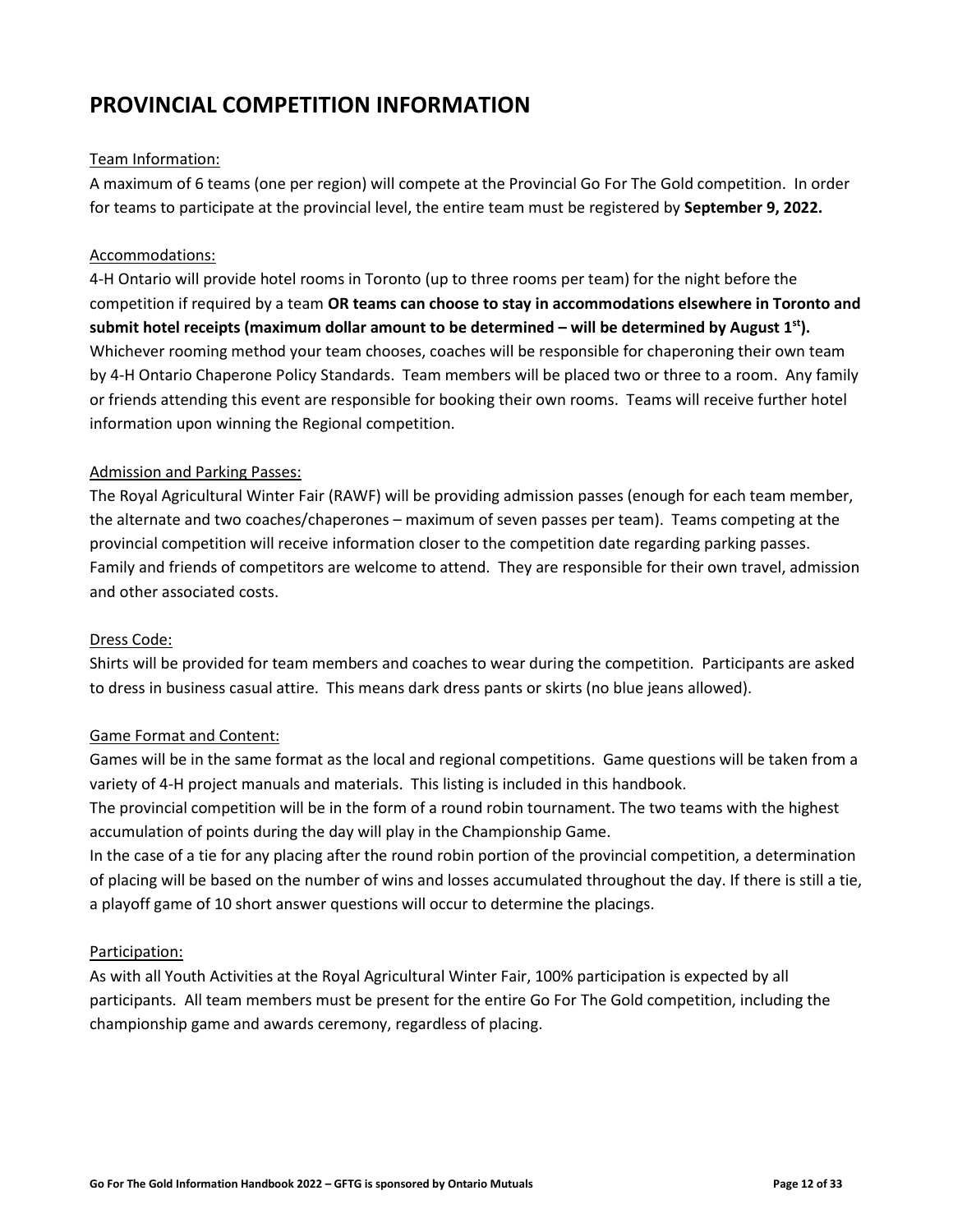# <span id="page-12-0"></span>**GO FOR THE GOLD GAME QUESTION SOURCES – LOCAL LEVEL**

Local competition questions are based on the following 4-H projects that have been released prior to March 31<sup>st</sup>, 2022. General knowledge of 4-H, agriculture, food and current events will also be included.

2022 GFTG **Local Questions** will be taken from any of the following:

### **Project Manuals:**

- Best of the Bakery
- Adventures In Stem
- Dairy Pregnancy and Calving
- Farm Machinery Harvesting
- Financial Fitness
- Food Project: Food Safety
- Maple Syrup General
- Outdoors A Walk On The Wild Side
- Pollinator
- Poultry Breeding & Marketing
- Real Dirt on Farming
- Sewing Plus

### **Other Information Sources:**

- 4-H Ontario Leadership In Action 2022 Magazine
- 2022 4-H Ontario Resource Guide
- Current events
- General media
- Farm related media
- Provincial and Federal leaders

### **Local Information:**

- Local 4-H Opportunities
- Locally Submitted Projects
- Local Organizations
- Local Community Leaders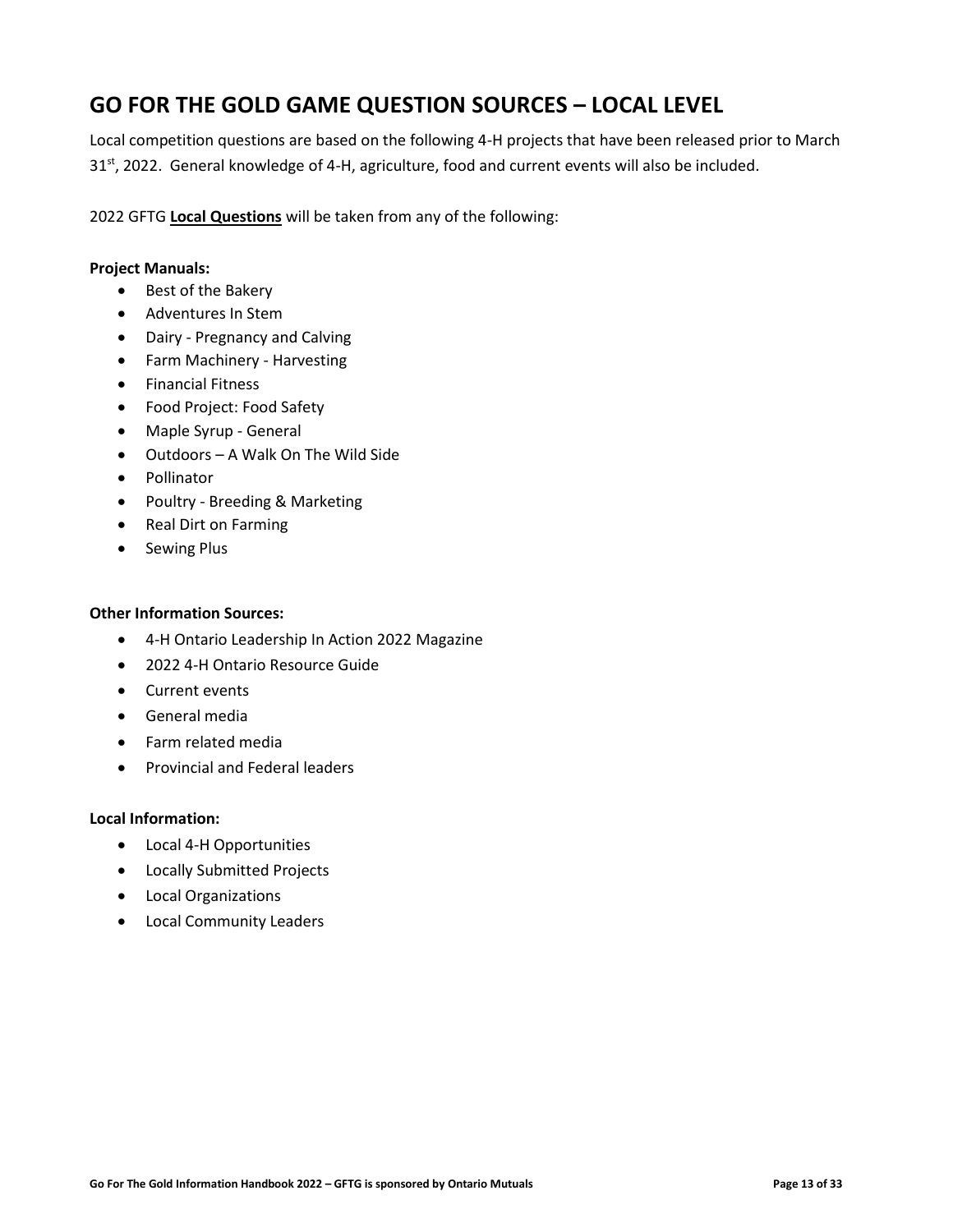# <span id="page-13-0"></span>**GO FOR THE GOLD GAME QUESTION SOURCES – REGIONAL LEVEL**

Regional competition questions are based on the following 4-H projects that have been released prior to March 31<sup>st</sup>, 2022. General knowledge of 4-H, agriculture, food and current events will also be included.

2022 GFTG **Regional Questions** will be taken from any of the following:

# **Project Manuals:**

- A Sporting Chance Focus on Fun
- All Manner of Red Meat
- Beef Herd Health (section 4)
- Building Blocks Engineering
- Cake Decorating
- Digital Photography
- Farm Safety Health, Fitness & Farming
- Introduction to Agricultural Biotechnology
- Personal Fitness
- Pizza
- Scrapbooking
- Sheep (Breeding & Lambing)

# **Other Information Sources:**

- 4-H Ontario Leadership In Action 2022 Magazines
- 2022 4-H Ontario Resource Guide
- Current events
- General media
- Farm related media
- Provincial and Federal leaders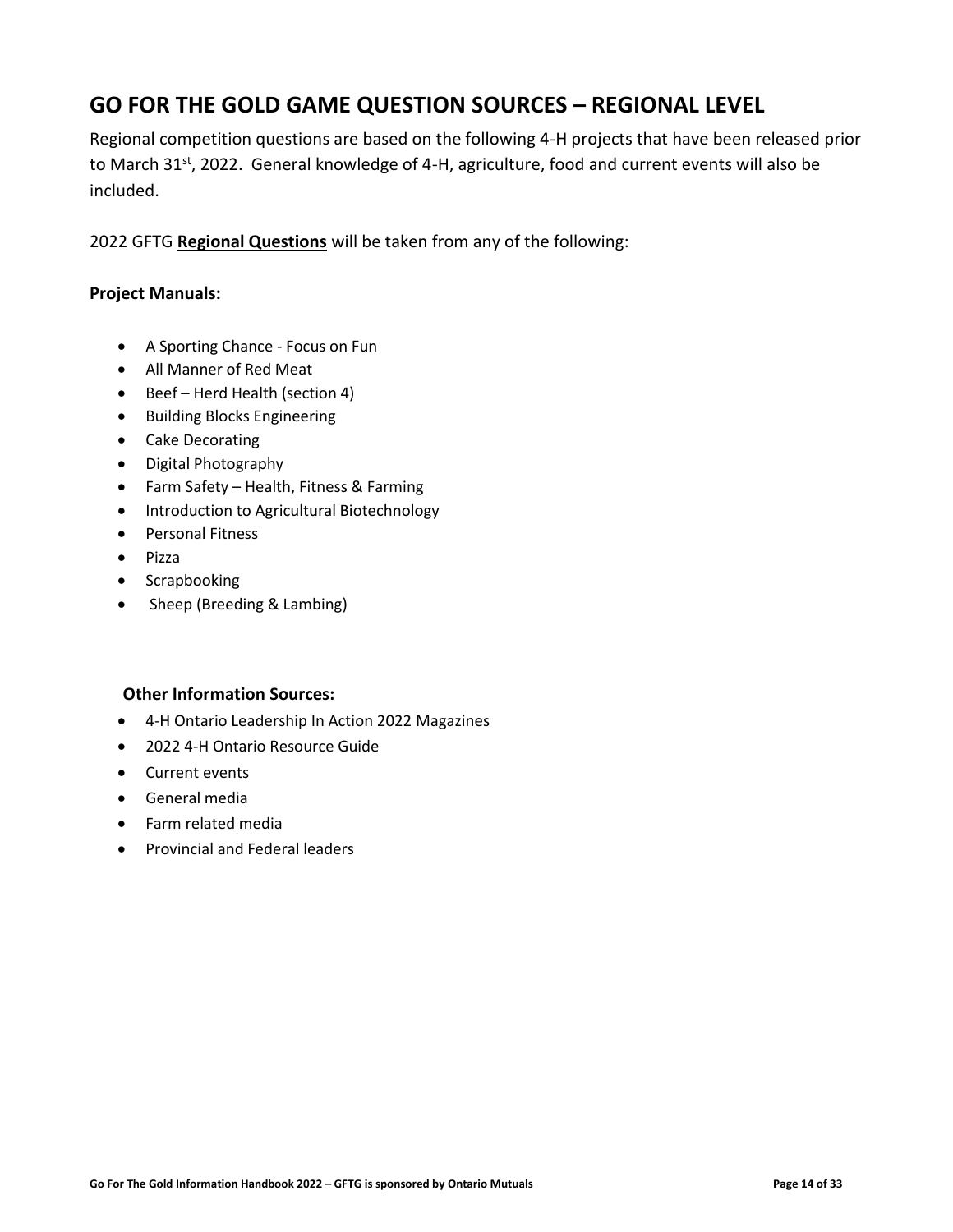# <span id="page-14-0"></span>**GO FOR THE GOLD GAME QUESTION SOURCES – PROVINCIAL LEVEL**

Provincial competition questions are based on the following 4-H projects that have been released prior to September 1<sup>st</sup>, 2022. General knowledge of 4-H, agriculture, food and current events will also be included.

2022 GFTG **Provincial Questions** will be taken from any of the following:

# **Project Manuals:**

- Canine
- Cultural Diversity French Canada
- Field Crops: Weeds, Insects & Diseases
- Goat Genetics & Showing
- Horse Horse Health & Concerns
- Innovation & Entrepreneurship
- Milk Makes It Better
- Plowing
- Sporting Chance Something Different
- Technology & the World Around Us
- Veterinary Nervous System
- Woodworking Level 2

# **Other Information Sources:**

- 4-H Ontario Leadership In Action 2022 Magazines
- 2022 4-H Ontario Resource Guide
- Current events
- General media
- Farm related media
- Provincial and Federal leaders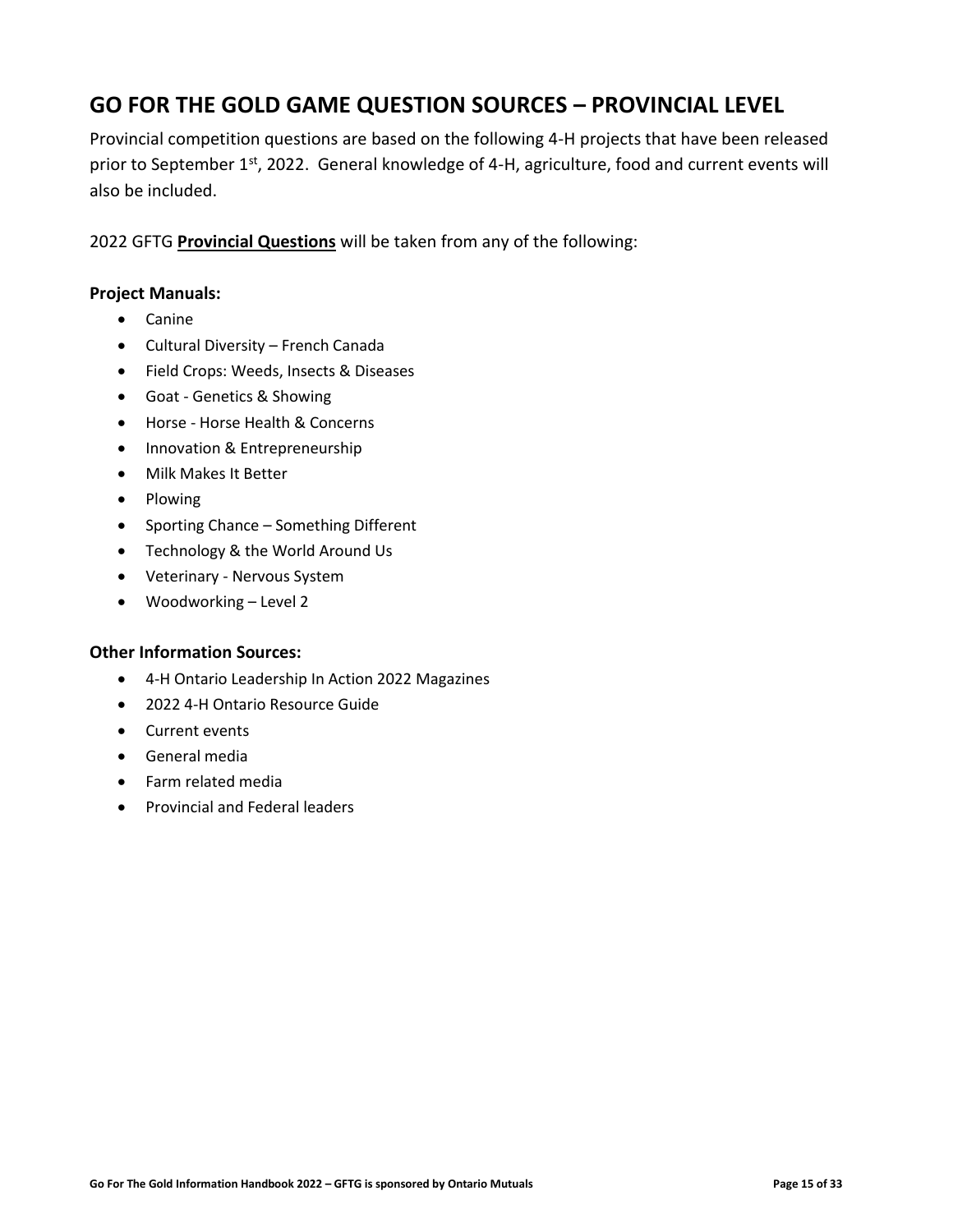# <span id="page-15-0"></span>**ORGANIZING A GO FOR THE GOLD COMPETITION**

Congratulations on hosting a Go For The Gold competition! You are contributing to the positive experience that 4-H members will gain by participating in this event. Go For The Gold is an excellent opportunity for 4-H members in Ontario to learn about 4-H project material, to gain confidence and to meet other 4-H members in your area and beyond.

When organizing a competition there are a few things to keep in mind leading up to the event:

1. Date of the competition

While it is impossible to choose a date that will suit everyone, consult with your local association(s) within your 4-H Ontario region to try and find a date that will work. Planning a date well in advance of the event will help leaders and associations plan other events around the Go For The Gold competition date.

2. Venue

Pick a venue that is central or rotate the event year to year around the area. If the competition is large (more than 12 teams), it is recommended to have a venue with breakout rooms so that several teams can play simultaneously using the same game. This will limit the number of sets of game questions that are required. Church basements, schools, colleges, fairgrounds, etc. work well because there are usually several rooms available.

# 3. Booking the buzzers

As soon as a date is chosen, contact 4-H Ontario to book the number of buzzer sets you think you will need. A form to book the buzzers can be found at [www.4-hontario.ca.](http://www.4-hontario.ca/) Alternatively, buzzers can be booked by contacting the 4-H Ontario office at 1-877-410-6748. Buzzer sets are available on a firstcome, first-serve basis. Please be prepared with the following information when booking buzzer set(s):

- Contact name for the competition
- Full address including civic address and telephone number for deliver location
- Level of event (local or regional)
- Date and location of the event
- Number of buzzer systems required
- Contact information for the person to receive the questions (this must not be a coach)

*If you encounter a problem with a buzzer set during your competition, please contact the 4-H Ontario office at 1-877-410-6748 or at [events@4-hontario.ca](mailto:events@4-hontario.ca) to advise of the problem.*

The shipping costs of the buzzer sets have been generously sponsored by Ontario Mutuals. There is no cost to 4-H associations to borrow the buzzer sets, however a \$30 late fee applies if the buzzers are not shipped out to their next destination the day after your competition.

4. Game questions

Eight games will be provided for each of the local and regional competitions. Additional questions will be also be provided to use for tie breakers and for question substitutions should the need arise. The games are different for each of these levels and must be obtained from the 4-H Ontario office. Questions will only be sent to competition organizers and only when requested. The competition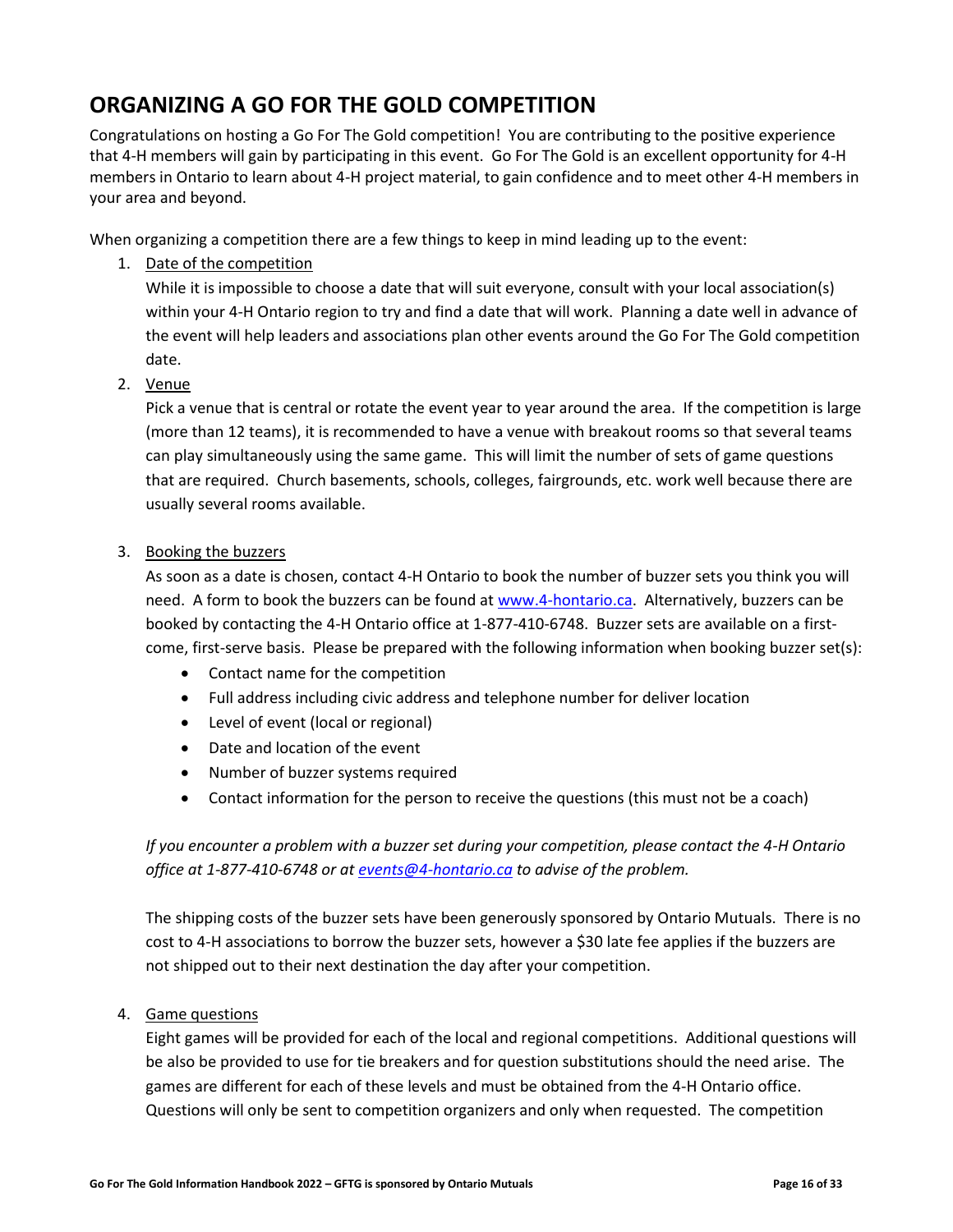organizer should not be a coach for conflict in accessing games. Questions for the local competitions will be available starting April 30<sup>th</sup>. Regional competition questions will be available starting July 1<sup>st</sup>.

Games should be reviewed by the organizing committee prior to the competition to check wording, clarify acceptable answers if needed and to insert locally based questions as needed per game. Other questions may be substituted and/or rearranged at the discretion of the organizing committee, keeping in mind the list of 4-H project manuals chosen for that level and local content.

It is also advisable to have the competition judges and adjudicators review the questions ahead of time to ensure that they are comfortable with the questions and acceptable answers.

**Games must be collected and returned to 4-H Ontario to be destroyed at the end of the competition.** This is the responsibility of the local committee and the hosting 4-H association.

It is the responsibility of the organizers to print off the questions for the competition. Only the printed pop-up pictures are provided when buzzer sets are ordered from 4-H Ontario. However, if your association has its own buzzer set(s) and you would like printed copies of the pop-up pictures, an email request must be sent a minimum of two weeks prior to your event at [events@4-hontario.ca.](mailto:events@4-hontario.ca)

It is advisable to have a copy of each project (either electronic or paper) on hand in the event that a challenge is issued in regards to the answer of a competition question.

# 5. Game Officials (Judges, Adjudicators, Scorekeepers)

Officials should be contacted shortly after the date and venue are booked so that officials can plan ahead for the event. Officials should be provided with a written summary of their responsibilities (found in this handbook) and the competition rules a minimum of seven days prior to the event. A meeting for the officials should be held prior to the competition so that rules, responsibilities and the schedule for the competition can be reviewed. It time permits, a mock game can help to clarify rules and scoring.

Be sure to photocopy enough scorecards for each judge and scorekeeper for each game. If possible, keeping score on flipchart paper is also useful for those watching the game. Keep in mind though (and remind audience members) that the score the scorekeepers keep, is the official score.

It is also courteous to have blank scorecards to give to coaches so they can also keep an unofficial score. **REMINDER** – coaches need to sign the official scorecards (scores kept by the scorekeepers) at the end of each game.

# 6. Recruitment ideas for judges, adjudicators and score-keepers

There are many people who would be great as game officials but there are a few rules of those who should not be asked as they may be in a situation of conflict of interest.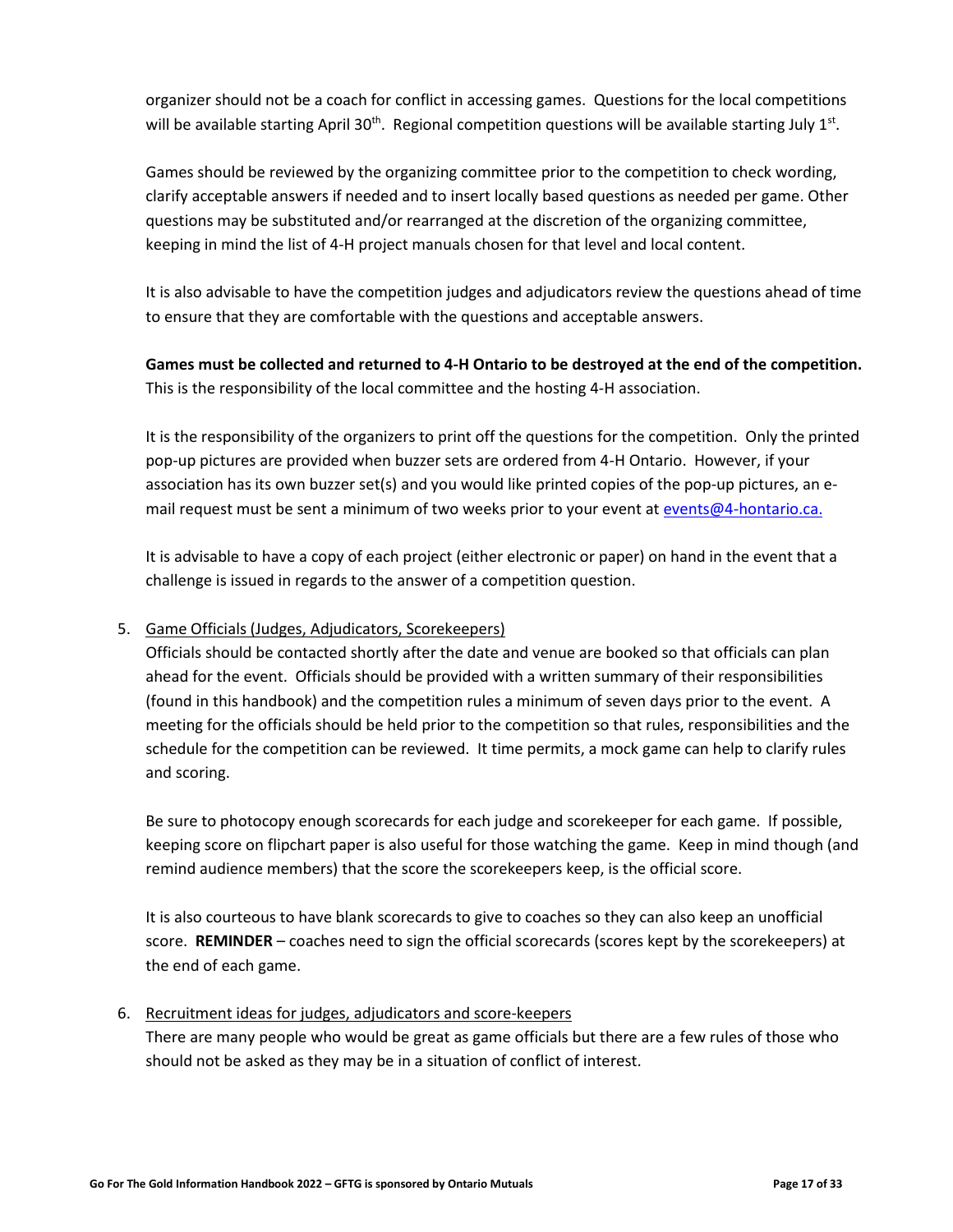Do not ask the following:

- Relatives of 4-H members or volunteers
- Go For The Gold coaches who have a team competing
- Those who sit on your local 4-H association board of directors
- Go For The Gold organizing committee members
- Current 4-H members
- Current 4-H leaders who might have club members competing

Ask the following:

- Media personalities
- Prominent people in the community
- Sponsors
- 4-H alumni (members and leaders, including past Go For The Gold coaches)
- Teachers
- Agribusiness people
- Ontario 4-H Council or Ontario 4-H Foundation members

When looking for an adjudicator, choose people with a clear speaking voice, for example, a media personality. Good public speaking skills is essential.

When looking for a judge, very experienced past 4-H leaders or leaders in the community can be assets to the event.

7. Promotion

The organizing committee should communicate with the teams entered of the format of the games played (round robin etc.), date, location, timing of competition, prior to the event.

Media coverage should be sought. In the past, some competitions have had the championship game videotaped by Cable TV.

 8. Members of the organizing committee can not be a coach or associated with the coaching of any of the participating teams.

# **Competition Day!**

On the day of the competition, there are still a number of things to keep in mind:

1. Registration of teams

As teams arrive, be sure to have them sign in as a team, listing all team members' names. For local competitions, some associations insist on teams registering ahead of time while other associations will have teams register as they arrive at the event. It is up to the association as to how they want to handle registration.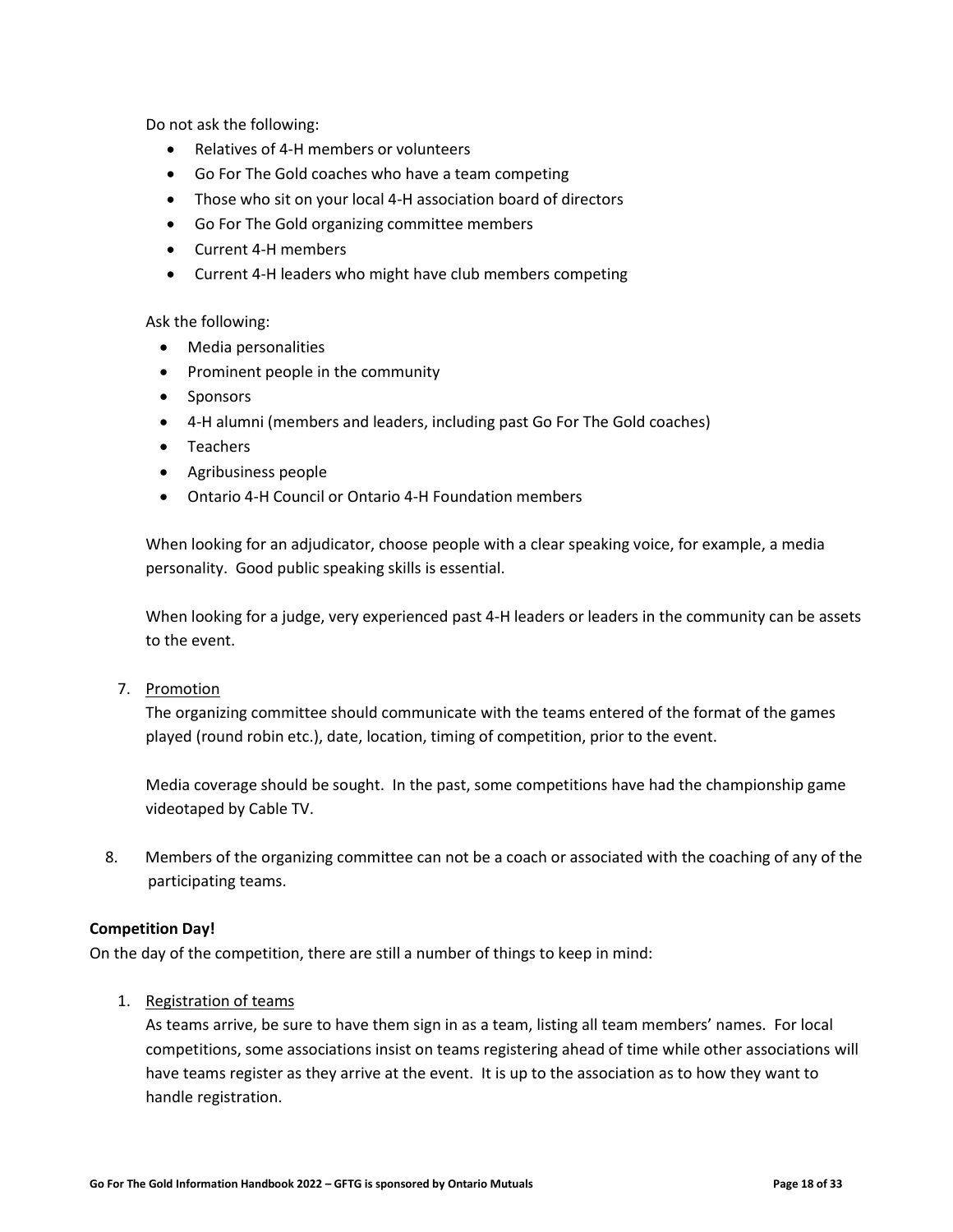Insist that **Participant Agreement Forms** are collected from each participant (team members, coaches and tournament helpers). This will insure that organizers will know about any medical or dietary concerns of any participant as well as finding out if media consent has been given.

Once the time has passed for teams to register, use a tournament schedule of your choice (samples are provided in this handbook). Share this with teams ahead of time and post this on a wall for everyone to see.

# 2. Review the rules at the beginning of the competition

Before the first game starts, have everyone in the same room and review the competition rules and the program format (tournament schedule – is it round robin, single knockout, total scores, number of teams that can participate, etc.). This is to be determined by the organizing committee as directed by the association. **If a team or an individual has a question regarding the competition and how it is being run, it must be brought to the attention of the organizing committee before the start of the first game.** The organizing committee is expected to follow 4-H Ontario policy regarding Participant Agreement Forms.

Providing each team with an identifying team sign as well as name tags is extremely helpful.

# 3. Regional competitions

It is suggested that each region have a rotating schedule of the host association for your regional GFTG competition.

# 4. Winning local team

It is the responsibility of the local 4-H association to ensure that the names and contacts for the winning team are forwarded to the regional GFTG competition contact.

# 5. Event sponsorship

Ontario Mutuals generously supports the 4-H Ontario Go For The Gold program. We thank them for their continued support of this program at the local, regional and provincial level. Please use the signage that comes with each buzzer set and place it in a prominent place to recognize the support from Ontario Mutuals. If you have your own set of buzzers, please contact the 4-H Ontario office for signage.

Please send a thank you to your local Mutual Insurance office. A list can be found at: <https://www.members.omia.com/>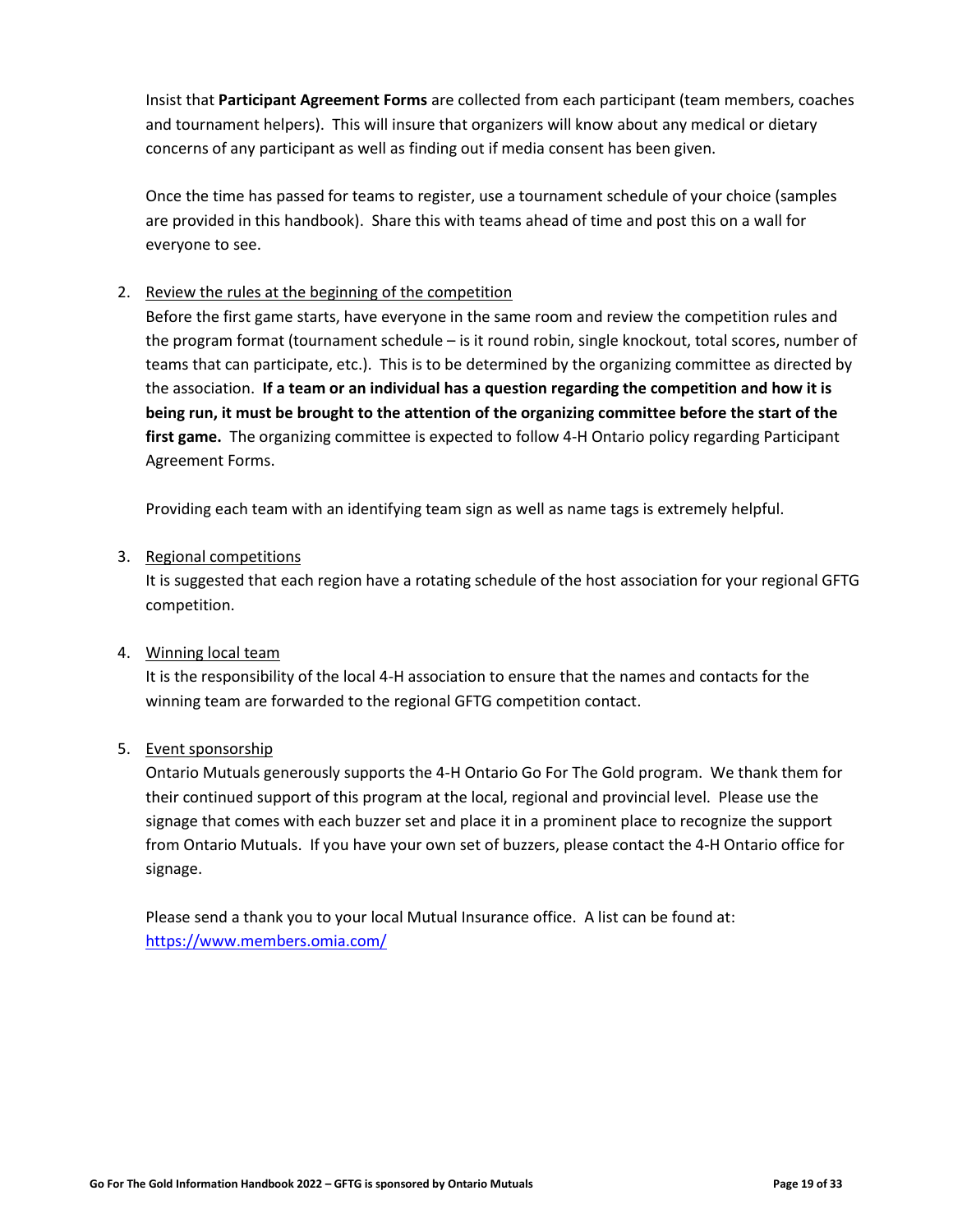# <span id="page-19-0"></span>**GAME OFFICIALS RESPONSIBILITIES (JOB DESCRIPTIONS)**

Officials should be provided with a written summary of their responsibilities and competition rules a minimum of seven days prior to the event. A meeting for the officials should be held prior to the competition. Rules and responsibilities are to be reviewed during this time.

# Judge – responsibilities

- Be open-minded, impartial and base decisions on the facts and materials presented rather than on personal opinion. Be impartial when making rulings
- Be knowledgeable about the community, agriculture and 4-H
- Be able to work well with the adjudicator and score-keepers
- Identify any conflict of interest (i.e. a family member of a competitor is helping to judge, score or adjudicate the competition)
- Review competition material ahead of time to insure clarity of each question
- Understand the game format, how the game is scored and the rules of the competition
- Ensure that pop up pictures are shown to each team at exactly the same time
- Provide feedback about the competition to the organizing committee
- Dress appropriately (i.e. dress pants, slacks, collared shirt, dress, etc.)

### Adjudicator – responsibilities

- Be able to speak with a clear, confident voice
- Be open-minded, impartial and base decisions on the facts and materials presented rather than on personal opinion
- Be able to work well with the judges and score-keepers
- Review competition material ahead of time to insure proper pronunciation of words
- Understand the game format, how the game is scored and the rules of the competition. Keep the game moving along quickly
- If required, thank the sponsors for their support of the competition
- Provide feedback about the competition to the organizing committee
- Dress appropriately (i.e. dress pants, slacks, collared shirt, dress, etc.)

# Scorekeeper – responsibilities

- Attention to detail when marking down points for each question
- Understand the game format and how the game is scored
- Be able to work well with the adjudicator and judges
- Answer any questions the judges may have about the recorded scores
- If necessary, stop play to confirm point values awarded for a question
- Math skills are an asset!
- Provide feedback about the competition to the organizing committee
- Dress appropriately (i.e. dress pants, slacks, collared shirt, dress, etc.)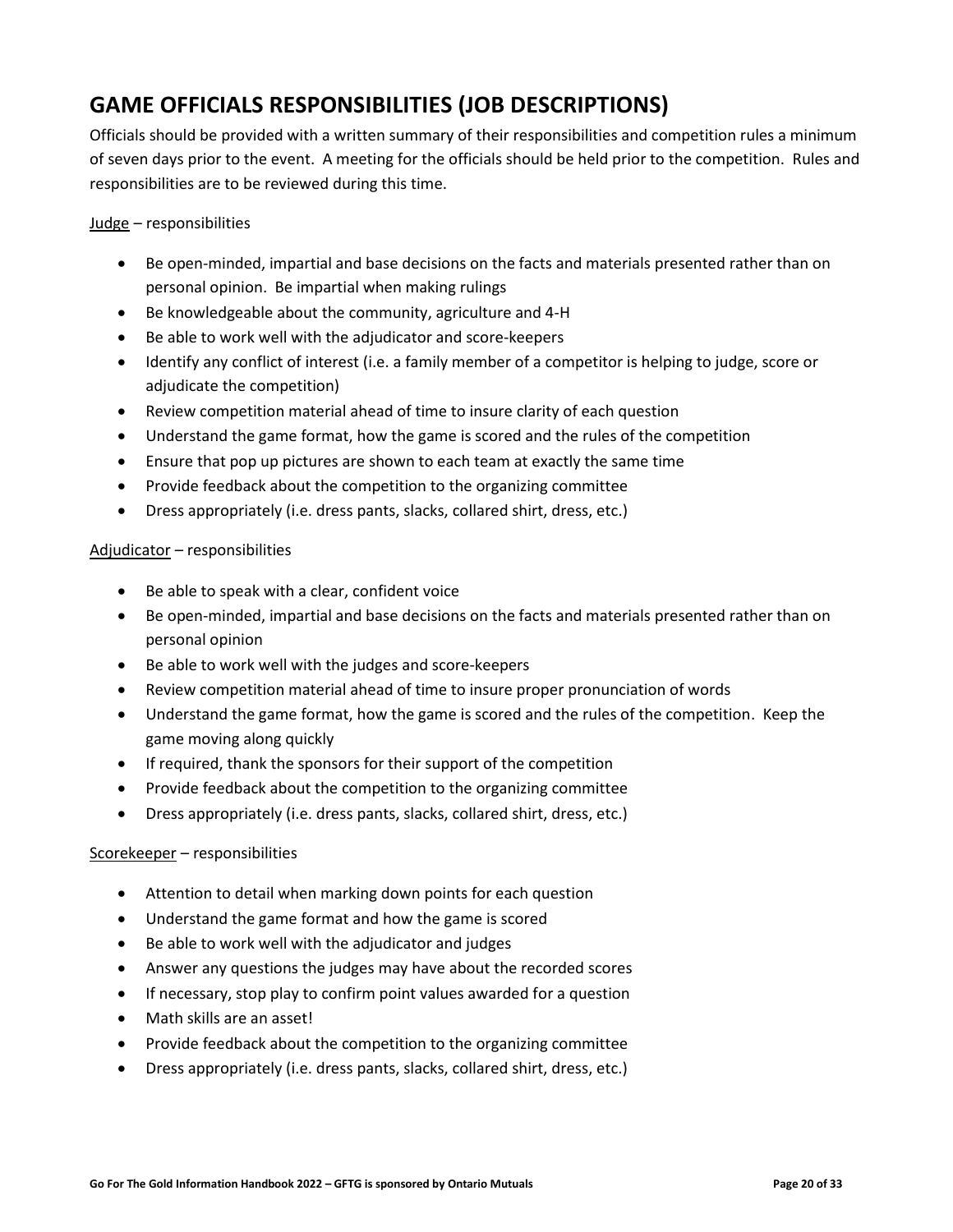# <span id="page-20-0"></span>**SAMPLE COMPETITION SCHEDULES**

For each schedule format, there is more than one option for determining a winner at the end of round robin play. The key to any schedule set up is to have it clearly outlined and communicated to all teams and coaches prior to the competition.

# **Three Teams**

Game 1: Team 1 vs. Team 2 Game 2: Team 3 vs. Team 1 Game 3: Team 2 vs. Team 3

The winner can be determined by the total points gained, by total number of games won or a fourth game for the championship could be held. Teams to compete in the championship game can be determined by either:

- total points or
- the two teams that have won the most games.

# **Four Teams**

*Round Robin Tournament (need two separate rooms)* Game 1: Team 1 vs. Team 2; Team 3 vs. Team 4 Game 2: Team 2 vs. Team 4; Team 1 vs. Team 3 Game 3: Team 1 vs. Team 4; Team 2 vs. Team 3

*Round Robin Tournament (if a second room is not available)* Game 1: Team 1 vs. Team 2 Game 2: Team 3 vs. Team 4 Game 3: Team 2 vs. Team 4 Game 4: Team 1 vs. Team 3 Game 5: Team 1 vs. Team 4 (if time permits) Game 6: Team 2 vs. Team 3 (if time permits)

The winner can be determined by the total points gained, by total number of games won or a fourth game for the championship could be held. Teams to compete in the championship game can be determined by either:

- total points or
- the two teams that have won the most games.

# **Five Teams**

*Round Robin Tournament (need two separate rooms)* Game 1: Team 1 vs. Team 2; Team 3 vs. Team 4 Game 2: Team 2 vs. Team 3; Team 5 vs. Team 1 Game 3: Team 4 vs. Team 5; Team 1 vs. Team 3 Game 4: Team 3 vs. Team 5; Team 2 vs. Team 4 Game 5: Team 1 vs. Team 4; Team 2 vs. Team 5

*Round Robin Tournament (if a second room is not available)* Game 1: Team 1 vs. Team 2 Game 2: Team 3 vs. Team 4 Game 3: Team 5 vs. Team 1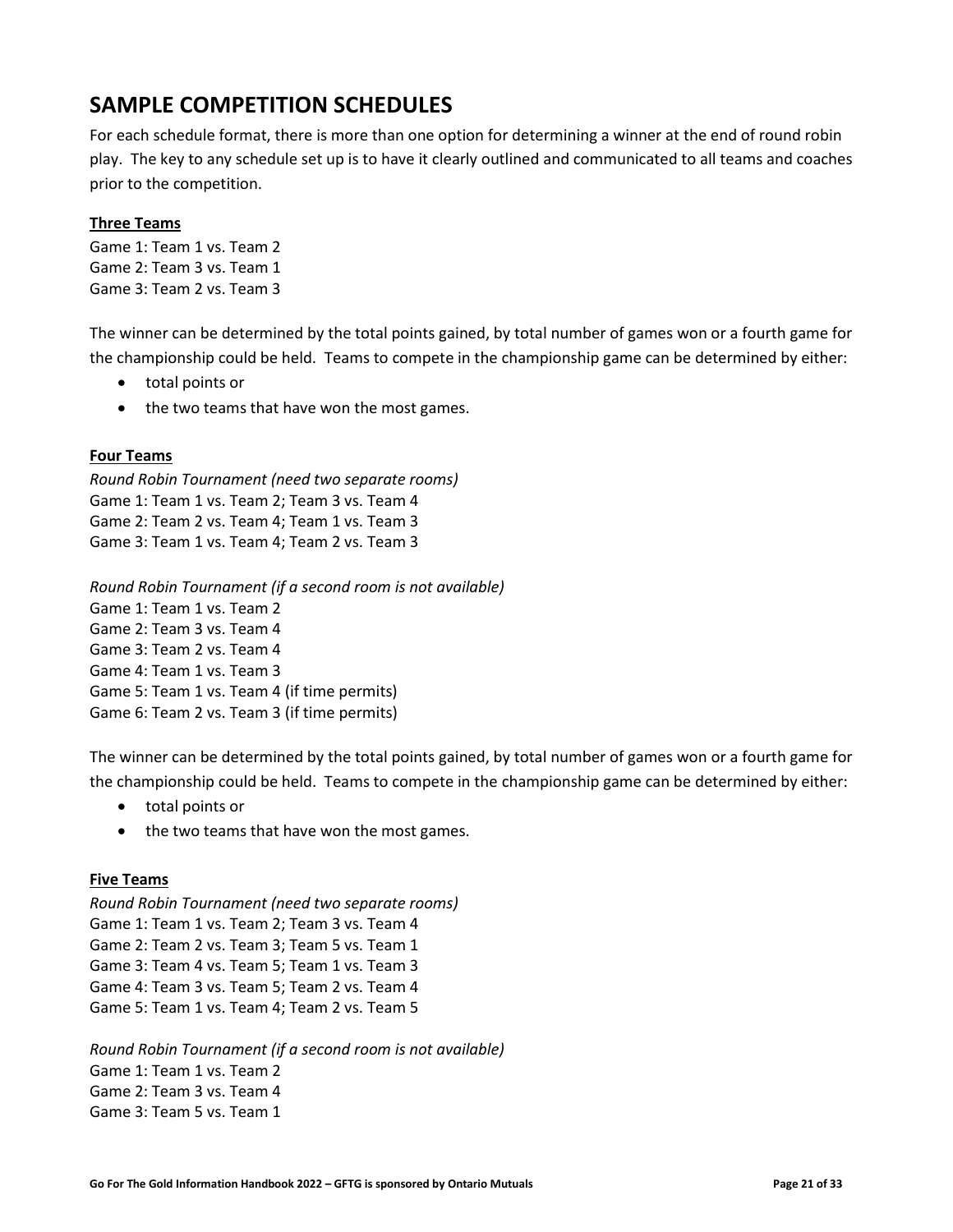Game 4: Team 2 vs. Team 3 Game 5: Team 4 vs. Team 5

The winner can be determined by the total points gained, by total number of games won or a sixth game for the championship could be held. Teams to compete in the championship game can be determined by either:

- total points or
- the two teams that have won the most games.

**Six Teams** – two or more rooms are needed when there are six or more teams

*Round Robin Tournament (need two separate rooms)* Game 1: Team 1 vs. Team 2; Team 3 vs. Team 4 Game 2: Team 5 vs. Team 6; Team 1 vs. Team 3 Game 3: Team 2 vs. Team 4; Team 3 vs. Team 5 Game 4: Team 6 vs. Team 1; Team 2 vs. Team 3 Game 5: Team 4 vs. Team 5; Team 6 vs. Team 2 Game 6: Team 1 vs. Team 4; Team 2 vs. Team 5 Game 7: Team 6 vs. Team 3;

*Round Robin Tournament (need three separate rooms)* Game 1: Team 1 vs. Team 2; Team 3 vs. 4; Team 5 vs. 6 Game 2: Team 4 vs. Team 6; Team 2 vs. 5; Team 1 vs. 3 Game 3: Team 6 vs. Team 2; Team 1 vs. 4; Team 5 vs. 3 Game 4: Team 2 vs. Team 3; Team 4 vs. 5; Team 6 vs. 1 Game 5: Team 1 vs. Team 5; Team 6 vs. 3; Team 2 vs. 4

The winner can be determined by the total points gained, by total number of games won or a sixth game for the championship could be held. Teams to compete in the championship game can be determined by either:

- total points or
- the two teams that have won the most games.

**Seven Teams** – two or more rooms are needed when there are seven or more teams

*Round Robin Tournament (need two separate rooms)* Game 1: Team 1 vs. Team 2; Team 3 vs. Team 4 Game 2: Team 5 vs. Team 6; Team 1 vs. Team 3 Game 3: Team 2 vs. Team 4; Team 3 vs. Team 5 Game 4: Team 6 vs. Team 1; Team 2 vs. Team 3 Game 5: Team 4 vs. Team 5; Team 6 vs. Team 2 Game 6: Team 1 vs. Team 4; Team 2 vs. Team 5 Game 7: Team 6 vs. Team 3;

### *Round Robin Tournament (need three separate rooms)*

Game 1: Team 1 vs. Team 2; Team 3 vs. Team 4; Team 5 vs. 7 Game 2: Team 7 vs. Team 1; Team 2 vs. Team 4; Team 3 vs. 6 Game 3: Team 2 vs. Team 7; Team 1 vs. Team 3; Team 5 vs. 6 Game 4: Team 4 vs. Team 5; Team 6 vs. Team 2; Team 3 vs. 7 Game 5: Team 5 vs. Team 2; Team 7 vs. Team 6; Team 1 vs. 4 Game 6: Team 4 vs. Team 6; Team 1 vs. Team 5; Team 2 vs. 3 Game 7: Team 3 vs. Team 5; Team 4 vs. Team 7; Team 1 vs. 6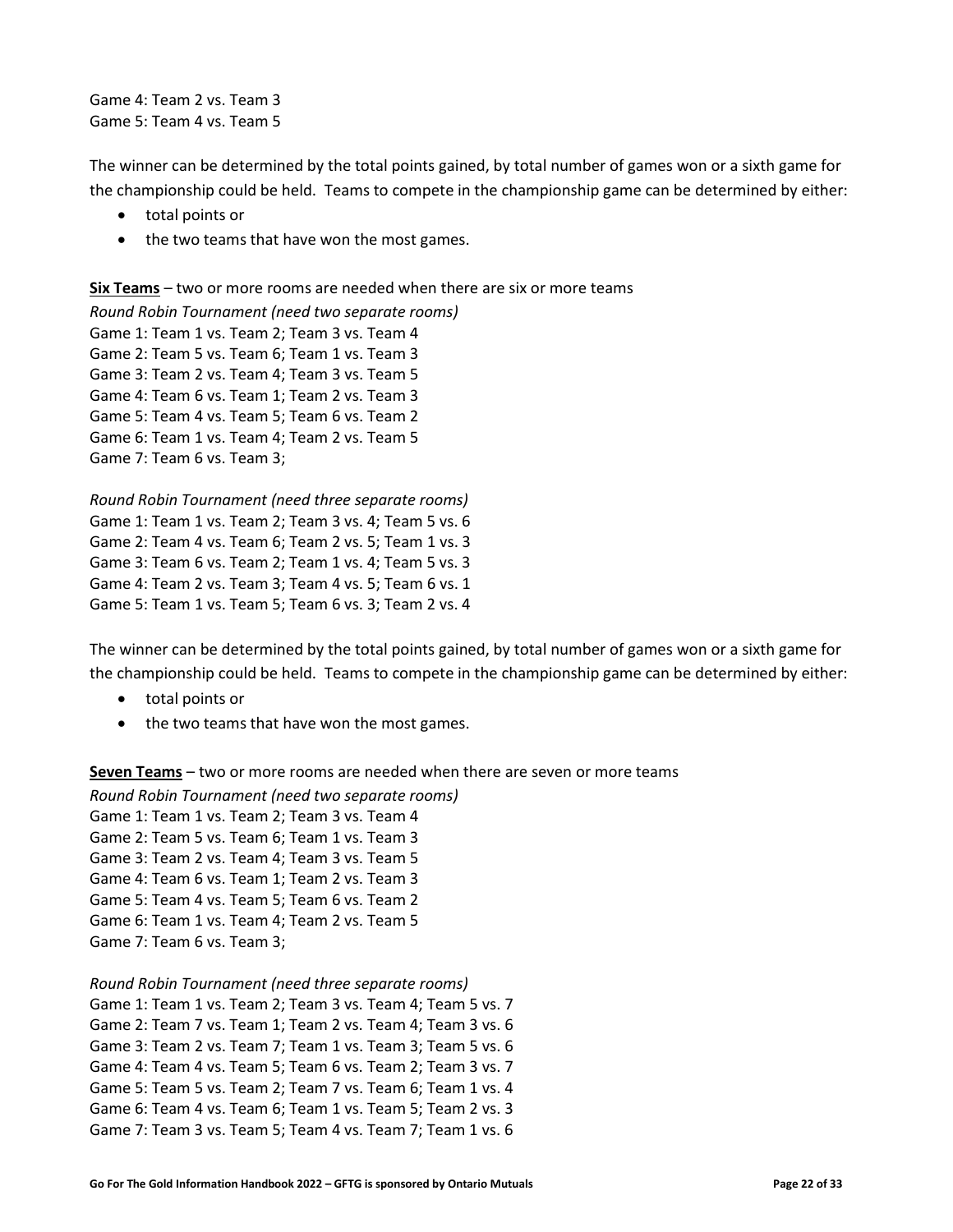The winner can be determined by the total points gained, by total number of games won or a sixth game for the championship could be held. Teams to compete in the championship game can be determined by either:

- total points or
- the two teams that have won the most games.

**Eight Teams** – two or more rooms are needed when there are eight or more teams

*Round Robin Tournament (need two separate rooms)* Game 1: Team 1 vs. Team 2; Team 3 vs. Team 4 Game 2: Team 5 vs. Team 6; Team 7 vs. Team 8 Game 3: Team 1 vs. Team 3; Team 2 vs. Team 4 Game 4: Team 5 vs. Team 7; Team 6 vs. Team 8 Game 5: Team 2 vs. Team 6; Team 1 vs. Team 5 Game 6: Team 4 vs. Team 8; Team 3 vs. Team 7

*Round Robin Tournament (need three separate rooms)*

Game 1: Team 1 vs. Team 2; Team 3 vs. Team 4; Team 5 vs. Team 6 Game 2: Team 7 vs. Team 8; Team 1 vs. Team 3; Team 2 vs. Team 4 Game 3: Team 5 vs. Team 7; Team 6 vs. Team 8; Team 1 vs. Team 4 Game 4: Team 2 vs. Team 8; Team 3 vs. Team 6; Team 5 vs. Team 4 Game 5: Team 1 vs. Team 5; Team 2 vs. Team 6; Team 3 vs. Team 7 Game 6: Team 4 vs. Team 8; Team 1 vs. Team 7; Team 2 vs. Team 5 Game 7: Team 3 vs. Team 8; Team 6 vs. Team 7;

The winner can be determined by the total points gained, by total number of games won or a sixth game for the championship could be held. Teams to compete in the championship game can be determined by either:

- total points or
- the two teams that have won the most games.

If you have more teams than eight in your competition and you wish help with designing a competition schedule contact [events@4-hontario.ca](mailto:events@4-hontario.ca) or contact the 4-H Ontario office at 1-877-410-6748 to speak to the Coordinator, Events.

# **Other Types of Competition Schedules**

All of the above schedules ensure that each team gets a chance to play the same number of games until the championship game in which the two top teams (determined by whichever method has been chosen) will get to play an extra game.

If you want to run a competition where teams may not get to play the same number of games as other teams, the following types of schedules are available:

- Single Elimination Tournament
- Double Elimination Tournament
- A Side and B Side Winners

To help set up your competition using one of these methods, contact [events@4-hontario.ca](mailto:events@4-hontario.ca) or contact the 4-H Ontario office at 1-877-410-6748 to speak to the Coordinator, Events.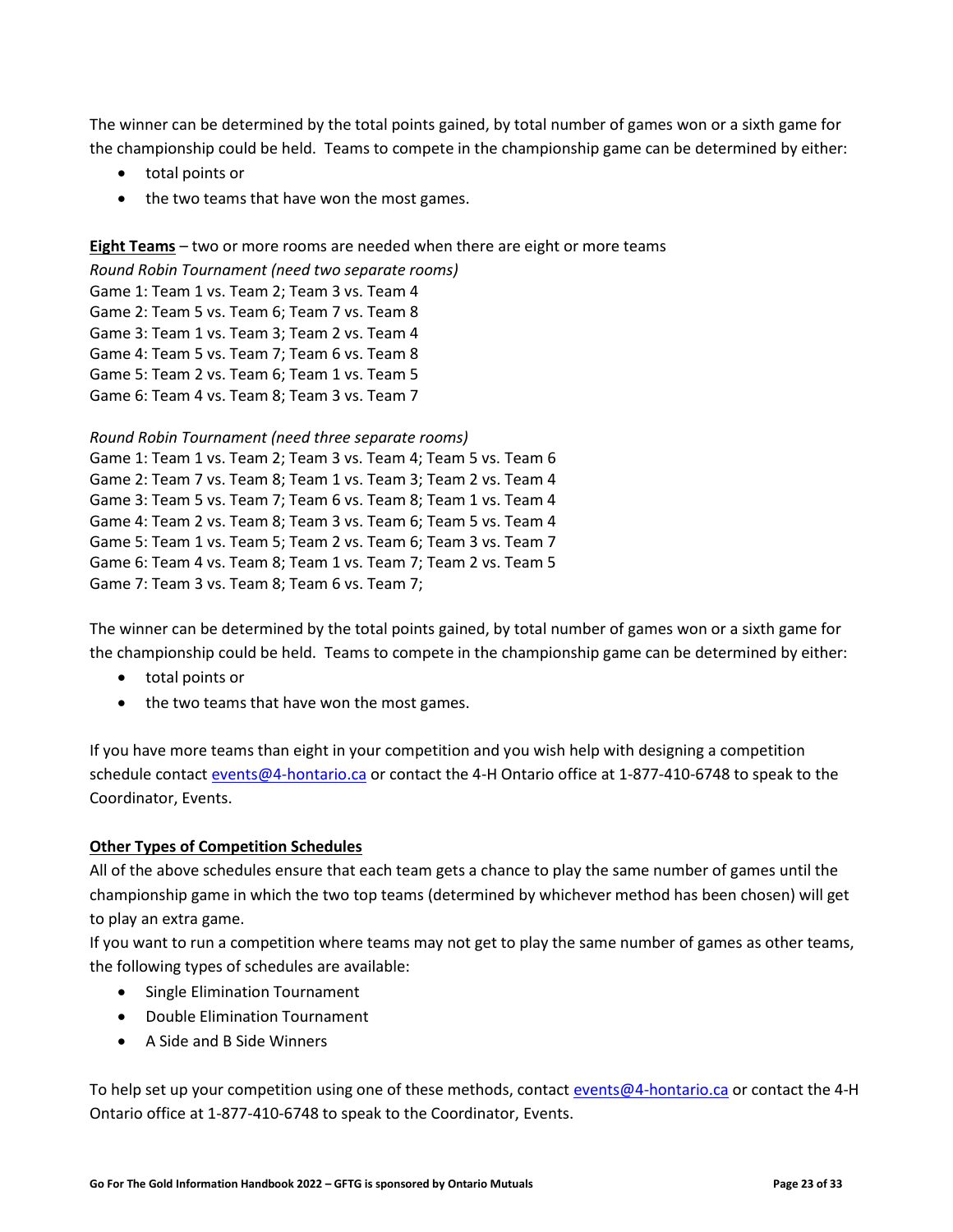# <span id="page-23-0"></span>**SAMPLE BUDGET**

# **Go For the Gold Competition Budget**

# **Income:**

| ltem:                             | <b>Budgeted Amount:</b>            |
|-----------------------------------|------------------------------------|
| <b>Ontario Mutual sponsorship</b> | \$250 (local)/ \$500<br>(regional) |
| Registration fee (If required)    |                                    |
| Other sponsor contributions       |                                    |
|                                   |                                    |
|                                   |                                    |
|                                   |                                    |
|                                   |                                    |
|                                   |                                    |

# **Expenses:**

| Item:           | <b>Budgeted Amount:</b> |
|-----------------|-------------------------|
| Venue           |                         |
| Meals/food      |                         |
| Photocopying    |                         |
| <b>Prizes</b>   |                         |
| Thank you gifts |                         |
| Other expenses  |                         |
|                 |                         |
|                 |                         |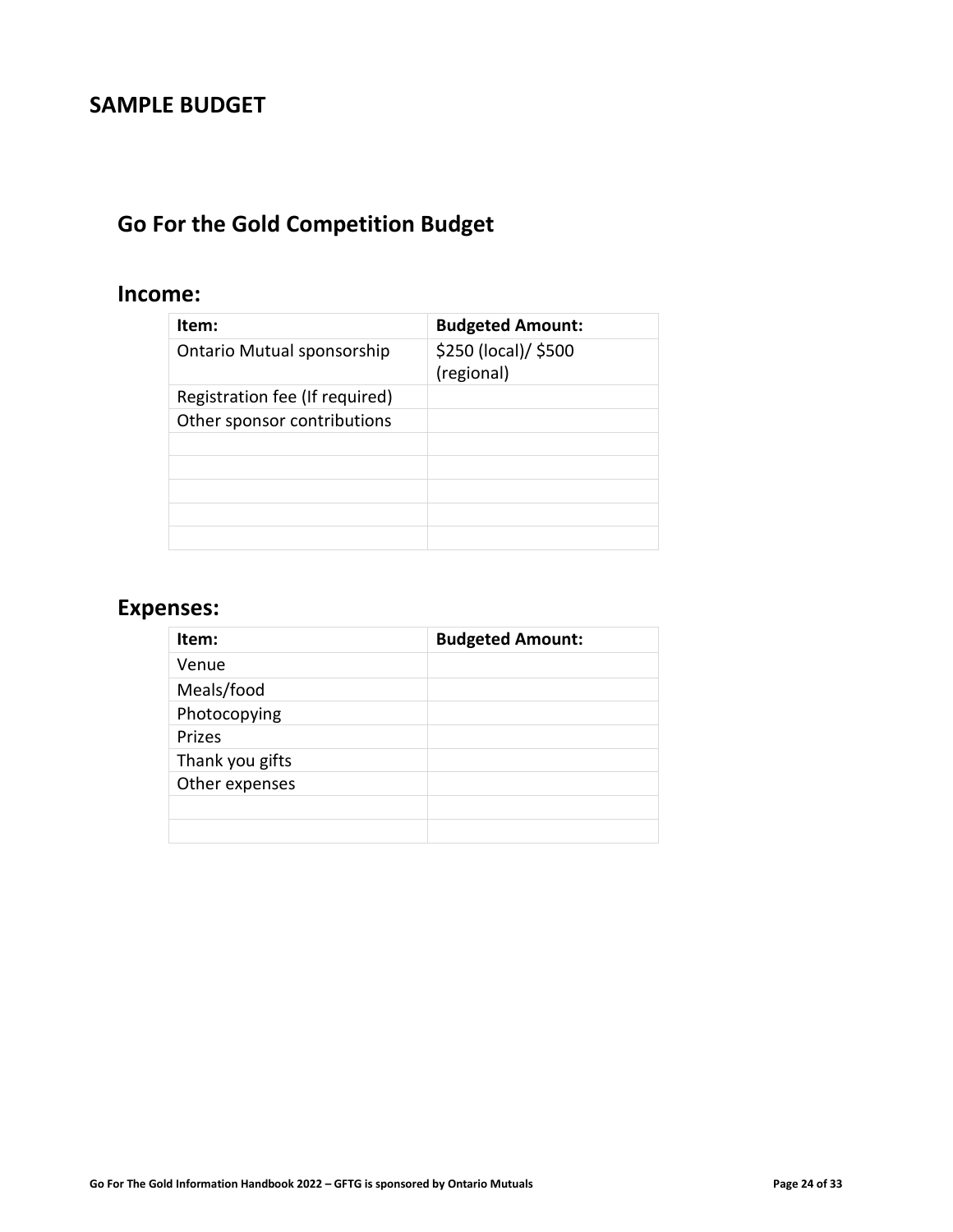| (10pts/5pts)<br>Answer<br>Short | (appropts)<br>Assigned |
|---------------------------------|------------------------|
|                                 | $(1-5)$                |
| Ņ                               | $10. (2-6)$            |
| $\omega$                        | $11. (3-7)$            |
| 4.                              | $12. (4-8)$            |
| <b>ុ</b>                        | $13. (5-1)$            |
| <u>ဇာ</u>                       | $14. (6-2)$            |
|                                 | $15. (7-3)$            |
| ŏ.                              | $16. (8-4)$            |
| <b>TOTAL</b>                    | TOTAL                  |

# 4-H Go For The Gold Score Sheet

Updated: January 2016

Team B Coach Signature:

**Grand Total:** 

# <span id="page-24-0"></span>**4-H GO FOR THE GOLD SCORE SHEET**

Scorekeeper's Name:

Team A Coach Signature:

**Go For The Gold Information Handbook 2022 – GFTG is sponsored by Ontario Mutuals Page 25 of 33**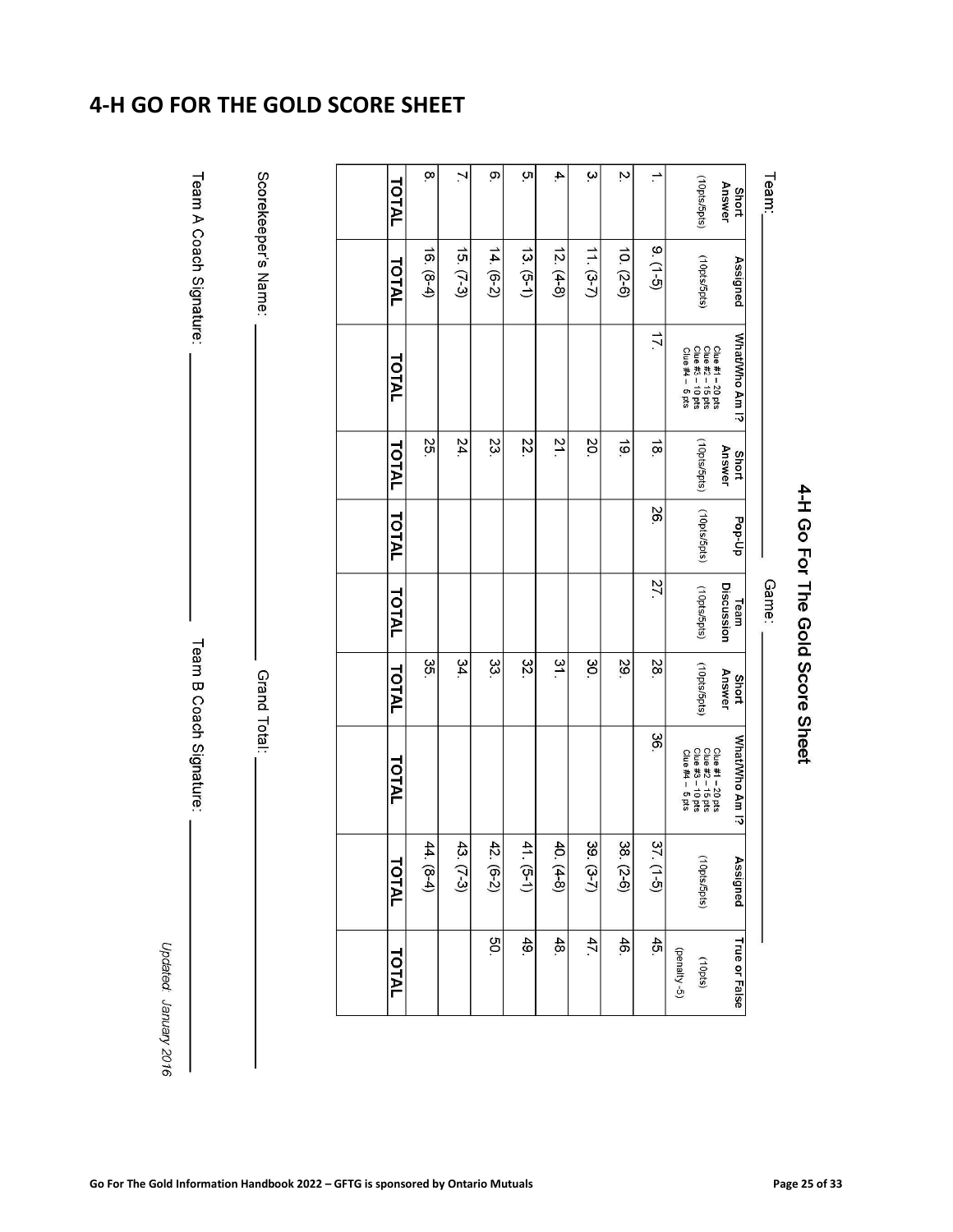# <span id="page-25-0"></span>**SAMPLE GAME**

### **Short Answer:**

- 1. Question: How many months are in one year? **Answer: Twelve** General Knowledge General Knowledge General Knowledge
- 2. Question: Who is the Prime Minister of Canada? Answer: Justin Trudeau **Answer: Justin Trudeau**
- 3. Question: What city is home of the baseball team known as the Blue Jays? **Answer: Toronto** General Sports Knowledge
- 4. Question: How many stomach chambers does a ruminant animal have? **Answer: Four** *General Agricultural Knowledge* General Agricultural Knowledge
- 5. Question: What colour would a John Deere tractor be painted? **Answer: Green** General Agricultural Knowledge
- 6. Question: What country has the most fresh water lakes in the world? **Answer: Canada** General Knowledge Canada General Knowledge
- 7. Question: What are the two official languages of Canada? **Answer: English and French (must have both answers)** General Knowledge
- 8. Insert local question

### **Assigned Multiple Choice:**

- 1-5 : What city/area is home to the hockey team know as Devil Rays?
	- a. New Jersey
	- b. Arizona
	- c. Tampa Bay
	- d. Vancouver

**Answer: c) Tampa Bay General Sports Knowledge General Sports Knowledge** 

- 2-6 Which of the following items is made using milk?
	- a. Potato chips
	- b. Butter
	- c. French fries
	- d. Tofu

**Answer: b) Butter** Chronicle Community Community Ceneral Agricultural Knowledge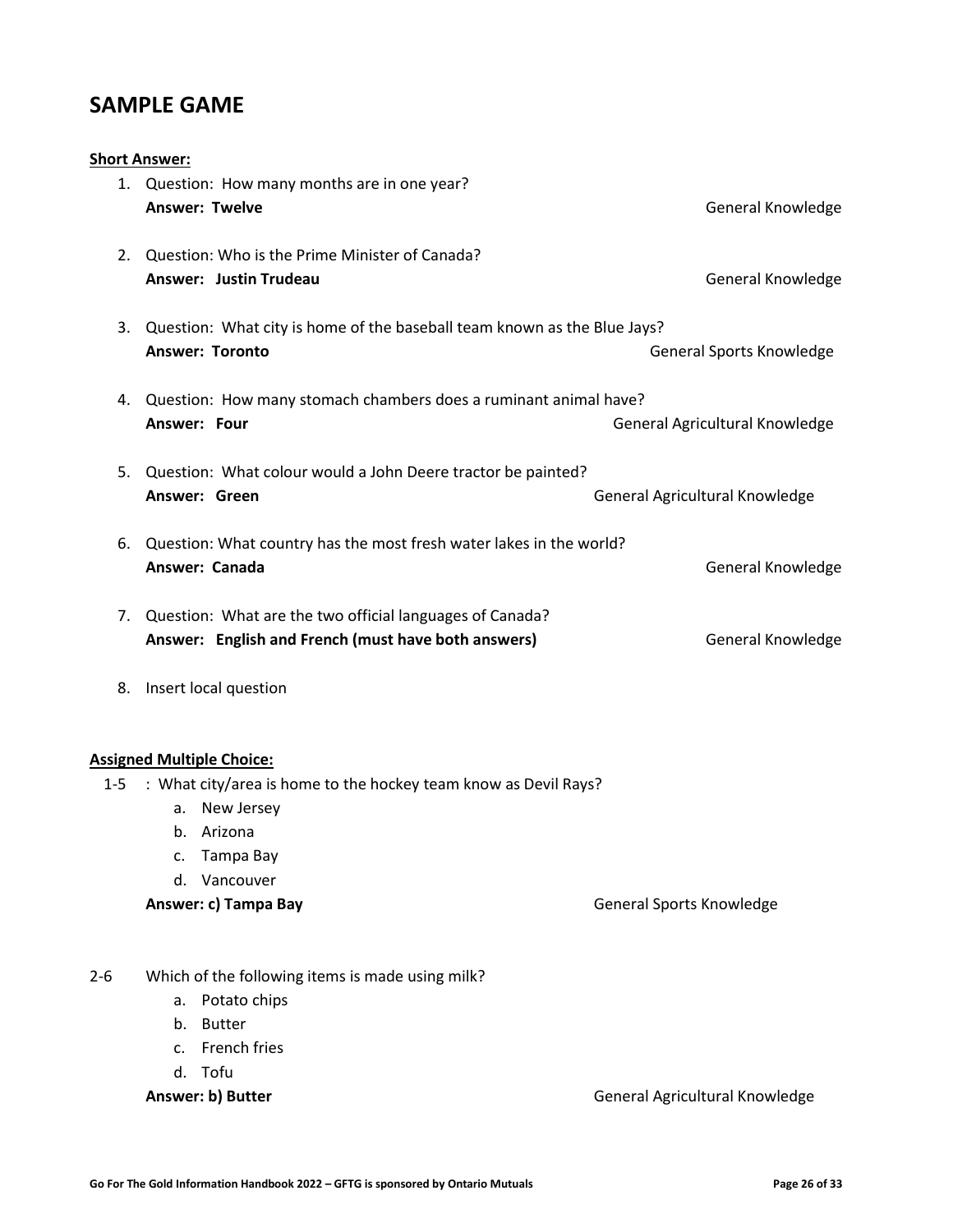| $3 - 7$ | From the following list, which city is the farthest distance from Toronto, Ontario? |                                                     |                                |  |
|---------|-------------------------------------------------------------------------------------|-----------------------------------------------------|--------------------------------|--|
|         |                                                                                     | a. Chicago, Illinois                                |                                |  |
|         |                                                                                     | b. Charlottetown, Prince Edward Island              |                                |  |
|         |                                                                                     | c. Vancouver, British Columbia                      |                                |  |
|         |                                                                                     | d. Miami, Florida                                   |                                |  |
|         |                                                                                     | Answer: c) Vancouver, British Columbia              | General Geography Knowledge    |  |
| 4-8     | What colour is the feathering on the legs of a Clydesdale horse?                    |                                                     |                                |  |
|         | а.                                                                                  | Black & white                                       |                                |  |
|         |                                                                                     | b. White                                            |                                |  |
|         |                                                                                     | c. Brown                                            |                                |  |
|         |                                                                                     | d. Black                                            |                                |  |
|         |                                                                                     | Answer: b) White                                    | General Horse Knowledge        |  |
| $5 - 1$ |                                                                                     | Which city is home to The Big Nickel?               |                                |  |
|         | a.                                                                                  | Toronto                                             |                                |  |
|         |                                                                                     | b. Thunder Bay                                      |                                |  |
|         |                                                                                     | c. Ottawa                                           |                                |  |
|         |                                                                                     | d. Sudbury                                          |                                |  |
|         |                                                                                     | Answer: d) Sudbury                                  | General Knowledge              |  |
| $6 - 2$ |                                                                                     | When texting, what does LOL stand for?              |                                |  |
|         |                                                                                     | a. Love only lots                                   |                                |  |
|         |                                                                                     | b. Laugh out loud                                   |                                |  |
|         |                                                                                     | c. Laugh or lie                                     |                                |  |
|         |                                                                                     | d. Long old lizard                                  |                                |  |
|         |                                                                                     | Answer: b) laugh out loud                           | General Knowledge              |  |
| $7-3$   |                                                                                     | What is a young goat called?                        |                                |  |
|         | a.                                                                                  | Kid                                                 |                                |  |
|         |                                                                                     | b. Calf                                             |                                |  |
|         |                                                                                     | c. Lamb                                             |                                |  |
|         |                                                                                     | d. Colt                                             |                                |  |
|         | Answer: a) kid                                                                      |                                                     | General Agricultural Knowledge |  |
|         |                                                                                     |                                                     |                                |  |
| $8 - 4$ |                                                                                     | What time zone is the city of Edmonton, Alberta in? |                                |  |
|         |                                                                                     | a. Eastern                                          |                                |  |
|         |                                                                                     | b. Central                                          |                                |  |
|         |                                                                                     | c. Mountain                                         |                                |  |
|         |                                                                                     | d. West Coast                                       |                                |  |
|         |                                                                                     | Answer: c) mountain                                 | General Geography Knowledge    |  |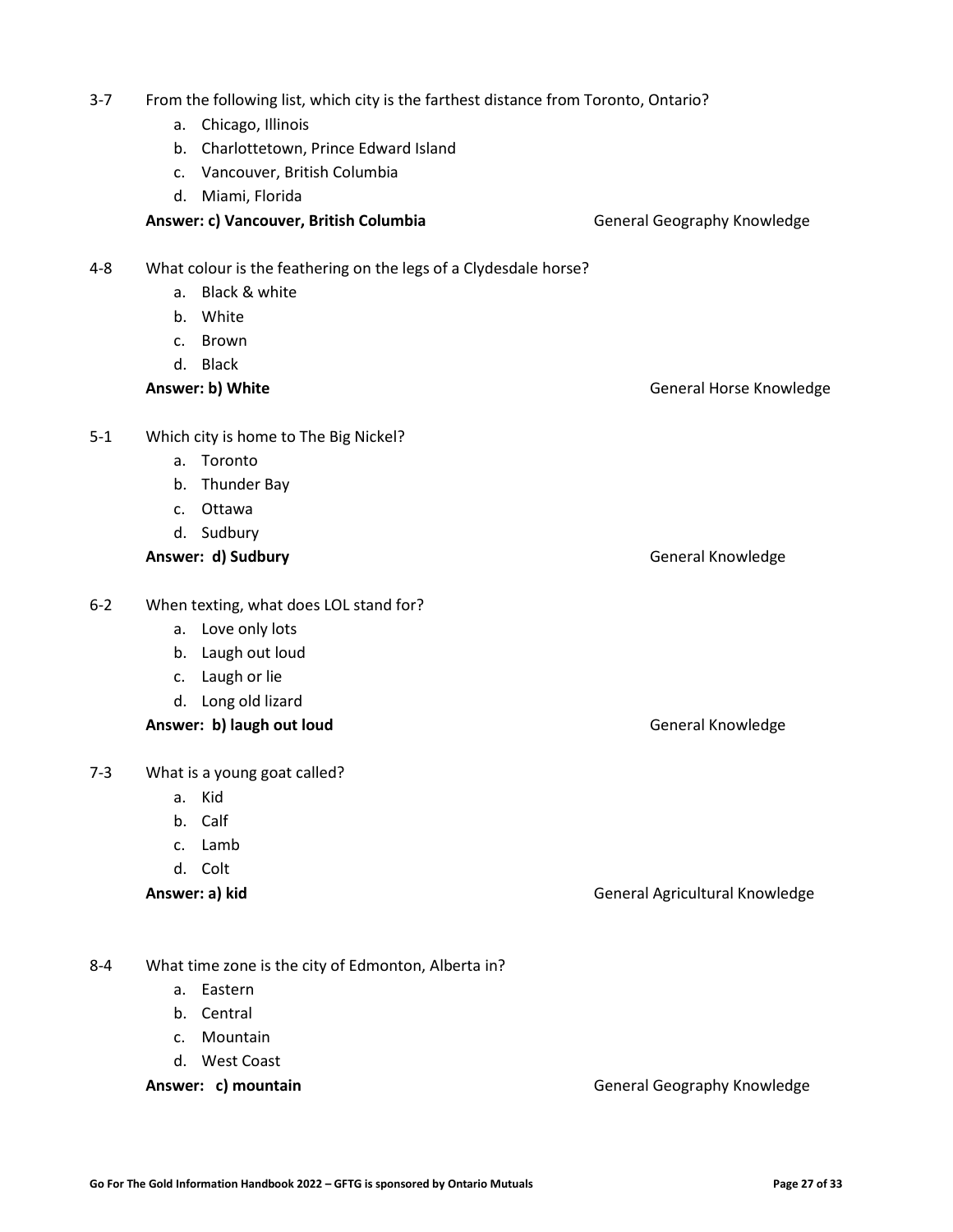# **Who Or What Am I?**

| 1. Question: What medical device is shown in the picture?<br>Answer: Stethoscope<br><b>Team Discussion Question:</b> | <b>General Medical Knowledge</b>              |
|----------------------------------------------------------------------------------------------------------------------|-----------------------------------------------|
|                                                                                                                      |                                               |
|                                                                                                                      |                                               |
|                                                                                                                      |                                               |
|                                                                                                                      |                                               |
| <b>Answer: Winnipeg</b>                                                                                              | General Geography Knowledge                   |
| 8. Question: What is the capital city of Manitoba?                                                                   |                                               |
| 7. Question: On the Muppets, what was the name of the green frog?<br>Answer: Kermit                                  | General Knowledge                             |
| Answer: Rockwood                                                                                                     | General 4-H Knowledge                         |
| 6. Question: Which town is the 4-H Ontario office located in?                                                        |                                               |
| Answer: Kathleen Wynne                                                                                               | General Knowledge                             |
| 5. Question: Who is the Premier of Ontario?                                                                          |                                               |
| 4. Question: In Ontario, on two lane roads, what colour are the centre lines?<br>Answer: yellow                      | General Knowledge                             |
| Answer: nine                                                                                                         | General Knowledge                             |
| 3. Question: According to legend, how many lives does a cat have?                                                    |                                               |
| <b>Answer: Learn To Do By Doing</b>                                                                                  | General 4-H Knowledge                         |
| 2. Question: What is the 4-H Motto?                                                                                  |                                               |
| 1. Question: What is the 10th letter in the alphabet?<br>Answer: J                                                   | General Knowledge                             |
| <b>Short Answer:</b>                                                                                                 |                                               |
|                                                                                                                      |                                               |
| 5 points: I contain ink.<br>Answer: Pen                                                                              | General Knowledge                             |
| 10 points I can usually be found beside a phone.                                                                     |                                               |
| 15 points Sometimes people put their name on me.                                                                     |                                               |
|                                                                                                                      | 1. 20 points I can be many different colours. |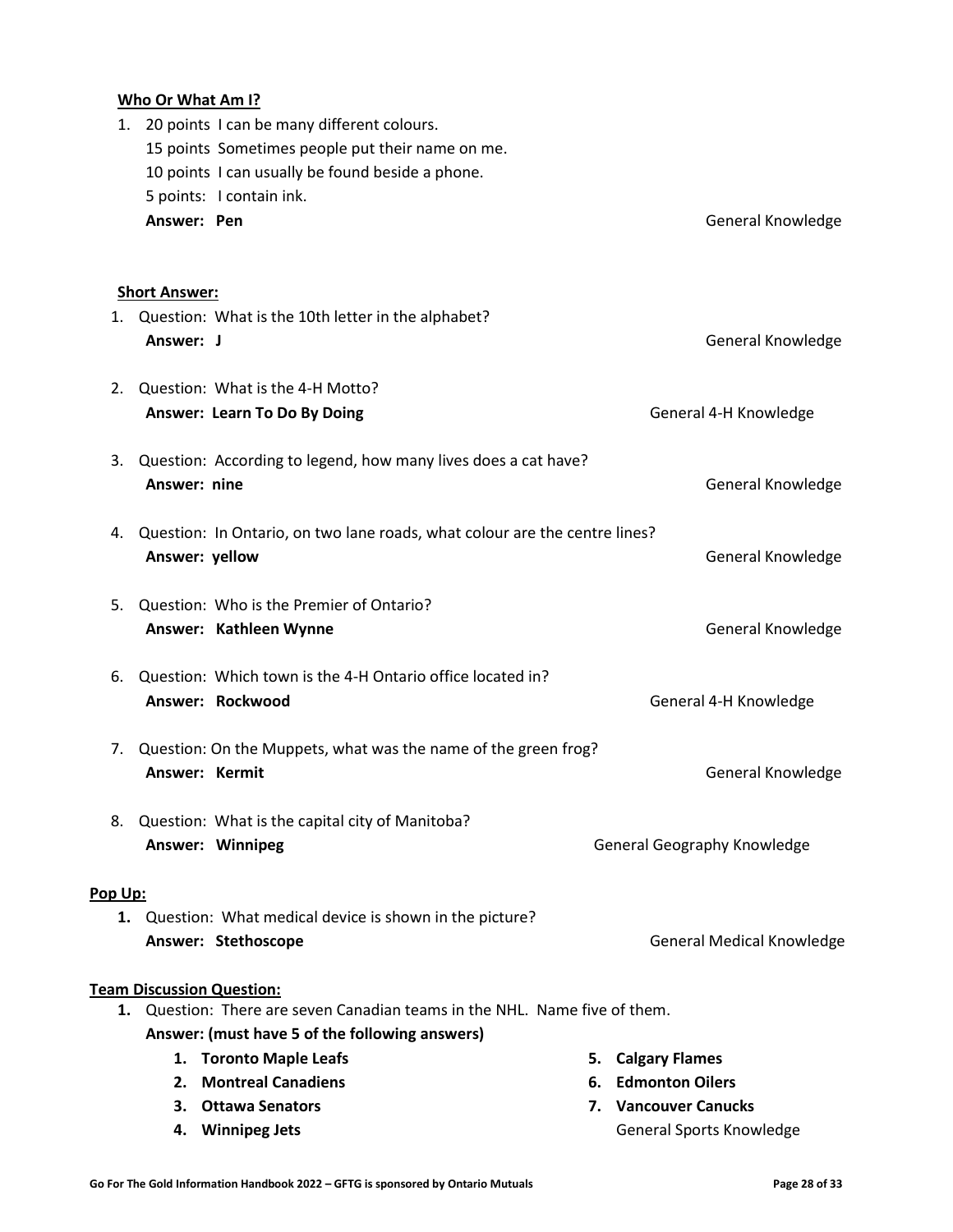### **Short Answer**

| 1. | Question: Who was the first Prime Minister of Canada?<br>Answer: (Sir) John A. MacDonald                                      | General Canadian History Knowledge |
|----|-------------------------------------------------------------------------------------------------------------------------------|------------------------------------|
| 2. | Question: What two colours appear on the Canadian flag?<br>Answer: Red & White (must have both answers)                       | General Canadian Knowledge         |
| з. | Question: When working with machinery, what does PTO stand for?<br><b>Answer: Power Take Off</b>                              | General Agricultural Knowledge     |
| 4. | Question: When an entire corn stalk is cut up by a harvester and blown into a wagon, what is the<br>resulting product called? |                                    |

- **Answer: Silage Community Community Community Community Community Community Community Community Community Community**
- **5.** Question: In what month does Canada celebrate Canada Day? **Answer: July Answer: July General Canadian Knowledge**
- **6.** Question: Who is the Ontario Minister of Agriculture, Food and Rural Affairs? Answer: Ernie Hardeman **General Agricultural Knowledge**
- 7. Question: Who wrote the music for Canada's national anthem, O Canada? **Answer: Calixa Lavallee** Canadian History Knowledge Canadian History Knowledge
- 8. Question: What was the name of the green monster that lived in a trash can on Sesame Street? Answer: Oscar the Grouch **Group** Contract Contract Contract Contract Contract Contract Contract Contract Contract Contract Contract Contract Contract Contract Contract Contract Contract Contract Contract Contract Contract

### **Who Or What Am I?**

- 2. 20 points I can provide a lot of information.
	- 15 points I can be purchased in many stores.
	- 10 points I'm sometimes glossy.
	- 5 points: I am sometimes printed weekly or monthly.

**Answer: Magazine General Knowledge Communist Communist Communist Communist Communist Communist Communist Communist Communist Communist Communist Communist Communist Communist Communist Communist Communist Communist Commun** 

### **Assigned Multiple Choice**

- 1-5 Question: In what year did Canada become an independent country?
	- a. 1800
	- b. 1854
	- c. 1867
	- d. 1967

**Answer: c) 1867** General Canadian History Knowledge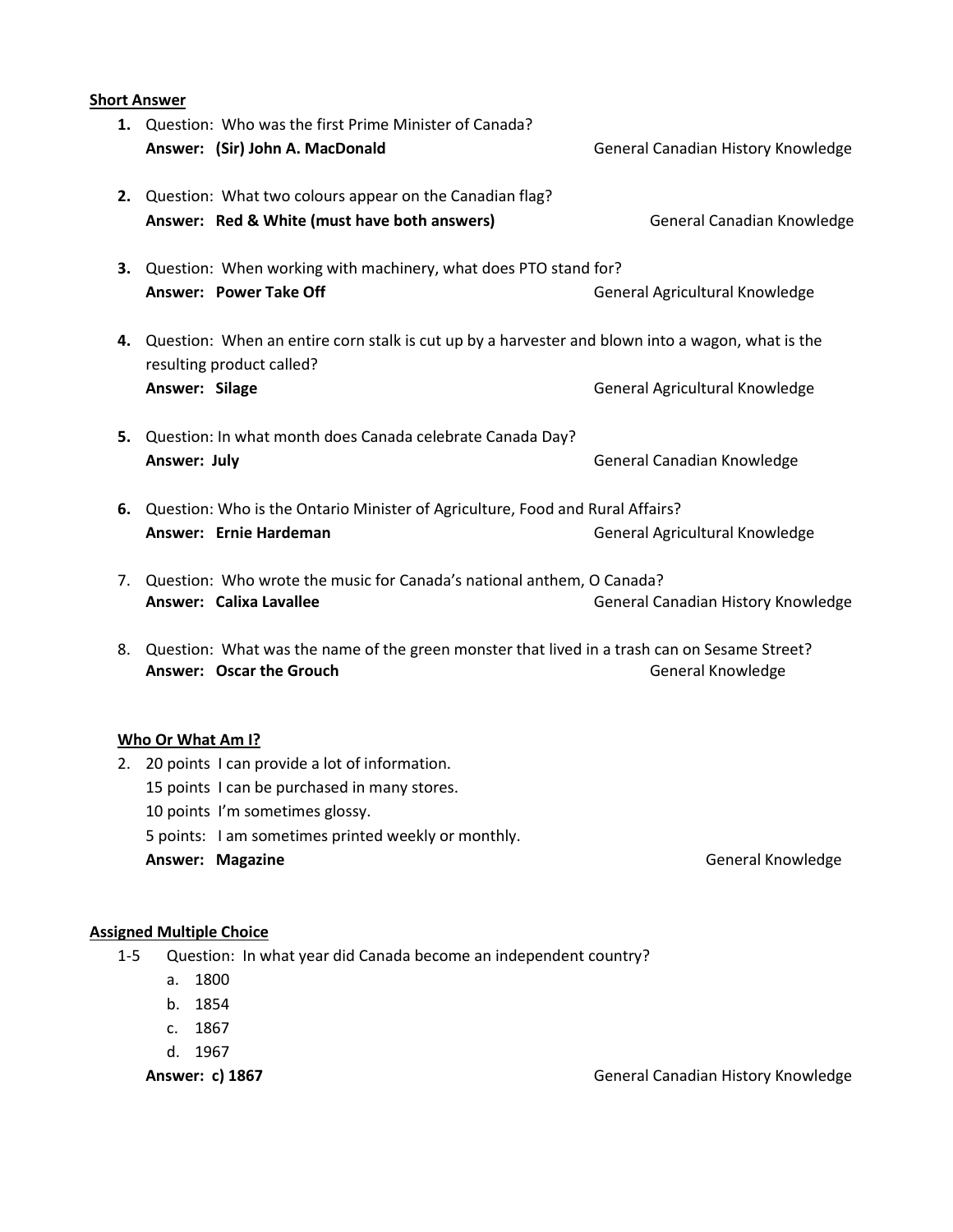2-6 Question: When making bread, what ingredient makes the bread rise?

- a. Flour
- b. Milk
- c. Yeast
- d. Water

**Answer: c) Yeast General Food Knowledge** 

- 3-7 Question: When working with livestock, what does CFIA stand for?
	- a. Canadian Food Inspection Agency
	- b. Canadian Food Inspectors Association
	- c. Canada Food in Africa
	- d. Celebrate Freedom in Agriculture

**Answer: a) Canadian Food Inspection Agency entity of the General Agricultural Knowledge** 

4-8 Question: Which province in Canada has the largest population?

- a. British Columbia
- b. Alberta
- c. Ontario
- d. Quebec

**Answer: c) Ontario**  Contario **Contained Beneral Geography Knowledge** 

- 5-1 Question: How old does a child have to be to join the 4-H Ontario Cloverbud program, as of Dec.31 $st$  of the previous year?
	- a. 5
	- b. 6
	- c. 7
	- d. 9

**Answer: b) 6** General 4-H Knowledge

6-2 Question: Which province in Canada produces the most maple syrup?

- a. Nova Scotia
- b. Quebec
- c. Ontario
- d. Manitoba

**Answer: b) Quebec General Agricultural Knowledge General Agricultural Knowledge** 

- 7-3 Question: What vegetable are French fries made from?
	- a. Potatoes
	- b. Turnip
	- c. Rutabagas
	- d. Squash
	- **Answer: a) potatoes Answer: a) potatoes CENSISTING**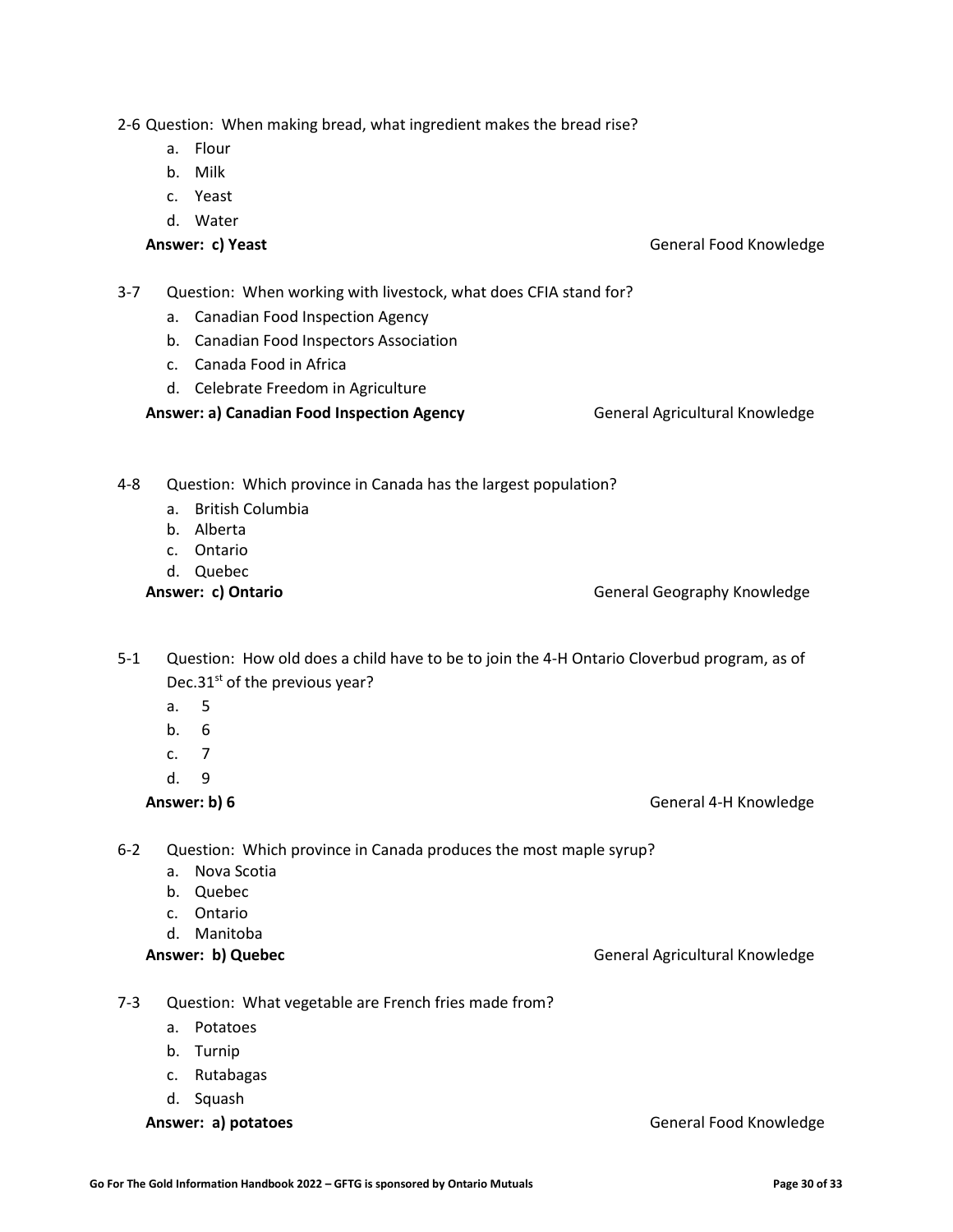8-4 Question: In what year did astronaut Neil Armstrong walk on the moon? a. 1967 b. 1969 c. 1979 d. 1986 **Answer: b) 1969** General Knowledge **Construction Construction Construction Construction Construction Construction Snappers (True/False Questions) 1.** Question: The capital city of Prince Edward Island is Halifax. Answer: False (the capital city of PEI is Charlottetown) General Geography Knowledge 2. Question: The largest bone in the human leg is called the femur (fee-murr). **Answer: True General Health Knowledge General Health Knowledge** 3. Question: Hampshire is a breed of pig. Answer: True **Answer: True General Agricultural Knowledge** 4. Question: The NBA basketball team in Toronto is called the Toronto FC. **Answer: False (it is called the Toronto Raptors)** General Sports Knowledge **5.** Question: The colour purple is a primary colour. Answer: False (the primary colours are blue, red and yellow) General Knowledge 6. Question: Marie-Claude Bibeau is the Federal Minister of Agriculture. Answer: True **Answer: True General Knowledge**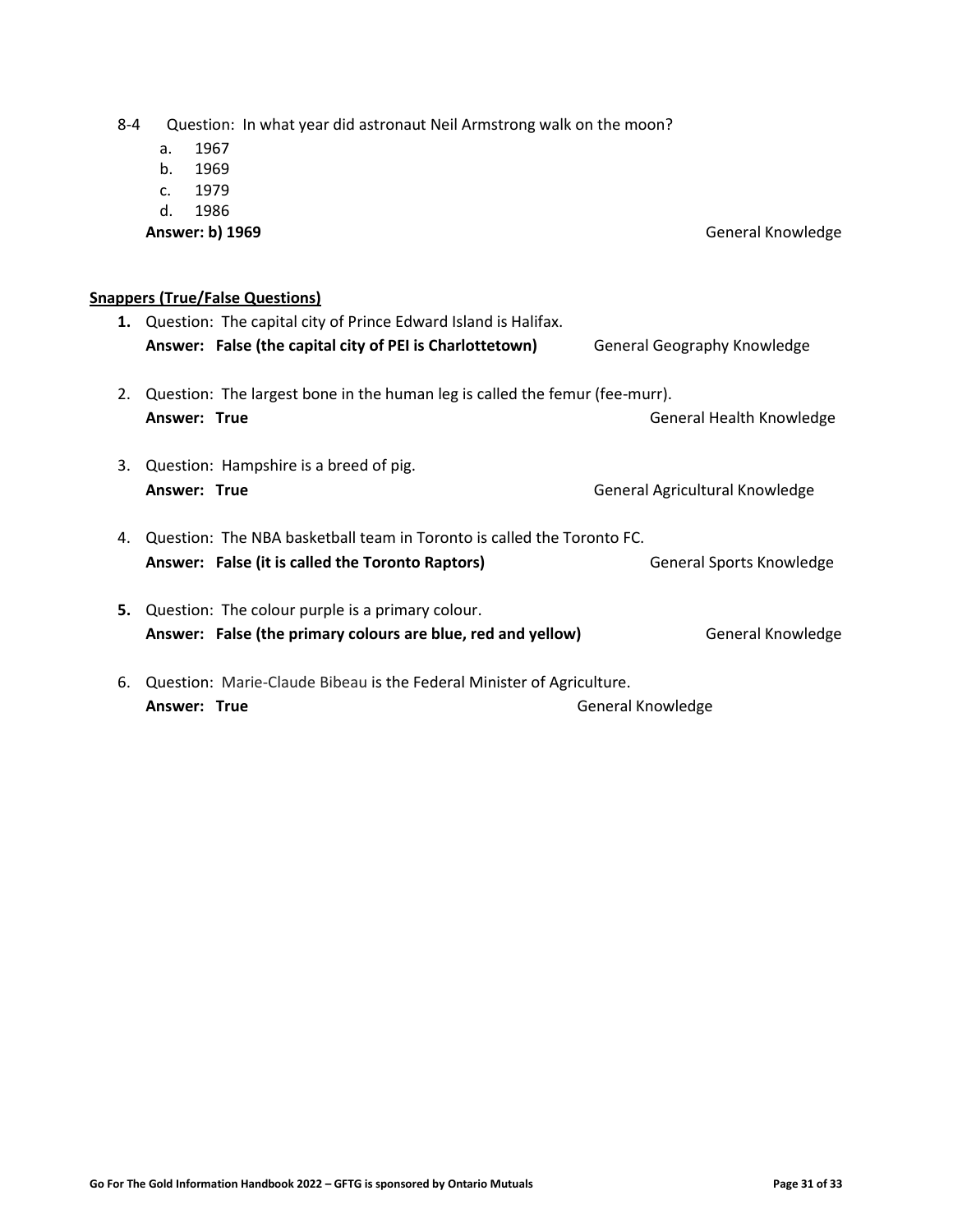